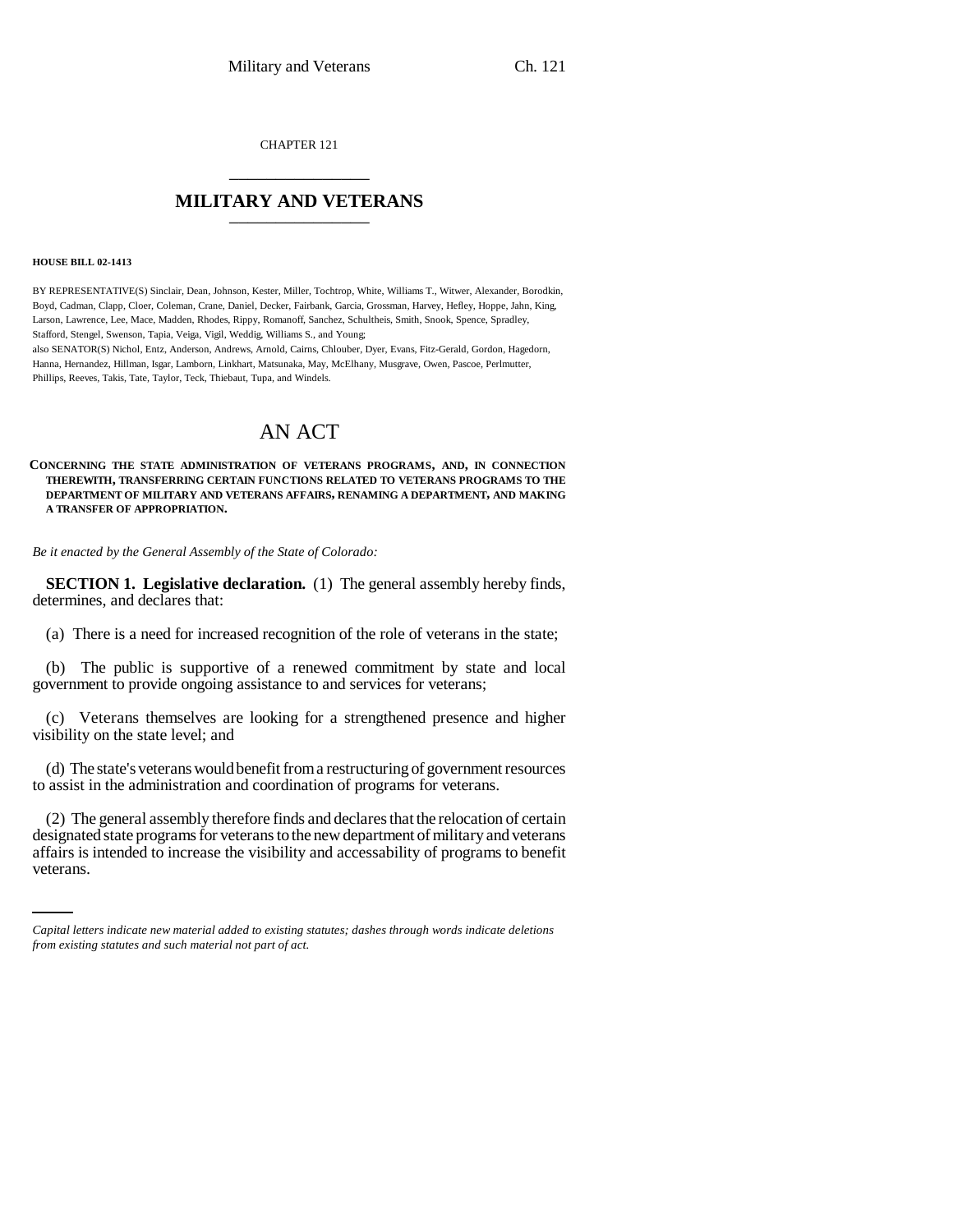**SECTION 2.** 28-3-101, Colorado Revised Statutes, is REPEALED AND REENACTED, WITH AMENDMENTS, to read:

**28-3-101. Definitions.** AS USED IN THIS TITLE, UNLESS THE CONTEXT OTHERWISE REQUIRES:

(1) "ACTIVE SERVICE" MEANS FULL-TIME SERVICE ON BEHALF OF THE STATE WHEN ORDERED BY COMPETENT AUTHORITY.

(2) "ARMED FORCES" MEANS THE ARMY, NAVY, AIR FORCE, MARINE CORPS, AND COAST GUARD OF THE UNITED STATES.

(3) "BOARD" MEANS THE COLORADO BOARD OF VETERANS AFFAIRS.

(4) "COUNTY VETERANS SERVICE OFFICER" MEANS ANY PERSON APPOINTED TO SERVE AS SUCH PURSUANT TO SECTION 28-5-801.

(5) "DEPARTMENT" MEANS THE DEPARTMENT OF MILITARY AND VETERANS AFFAIRS CREATED AND EXISTING PURSUANT TO SECTION 24-1-127, C.R.S.

(6) "DIRECTOR" MEANS THE DIRECTOR OF THE DIVISION OF VETERANS AFFAIRS.

(7) "DIVISION" OR "DIVISION OF VETERANS AFFAIRS" MEANS THE DIVISION OF VETERANS AFFAIRS CREATED AND EXISTING WITHIN THE DEPARTMENT OF MILITARY AND VETERANS AFFAIRS.

(8) "IN THE SERVICE OF THE UNITED STATES" AND "NOT IN THE SERVICE OF THE UNITED STATES" MEAN THE SAME AS SUCH TERMS ARE USED IN THE "NATIONAL DEFENSE ACT OF CONGRESS", APPROVED JUNE 3,1916, AND AMENDMENTS THERETO.

"MASTER SETTLEMENT AGREEMENT" MEANS THE MASTER SETTLEMENT AGREEMENT, THE SMOKELESS TOBACCO MASTER SETTLEMENT AGREEMENT, AND THE CONSENT DECREE APPROVED AND ENTERED BY THE COURT IN THE CASE DENOMINATED *STATE OF COLORADO, EX REL.GALE A.NORTON,ATTORNEY GENERAL V.R.J.REYNOLDS TOBACCO CO.; AMERICAN TOBACCO CO., INC.; BROWN & WILLIAMSON TOBACCO CORP.; LIGGETT & MYERS, INC.; LORILLARD TOBACCO CO., INC.; PHILLIP MORRIS, INC.; UNITED STATES TOBACCO CO.; B.A.T. INDUSTRIES, P.L.C.; THE COUNCIL FOR TOBACCO RESEARCH--U.S.A., INC.; AND TOBACCO INSTITUTE, INC.*, CASE NO. 97 CV 3432, IN THE DISTRICT COURT FOR THE CITY AND COUNTY OF DENVER.

(10) "MILITARY FORCES" INCLUDES THE FEDERALLY RECOGNIZED NATIONAL GUARD AND ANY OTHER ORGANIZATIONS OR COMPONENTS OF THE ORGANIZED MILITIA AS MAY BE CREATED BY THE GOVERNOR PURSUANT TO FEDERAL OR STATE LAW.

(11) "MILITARY SERVICE" MEANS SERVICE IN ANY OF THE ARMED FORCES OF THE STATE OF COLORADO OR THE UNITED STATES.

(12) "NATIONAL GUARD" INCLUDES THE ARMY NATIONAL GUARD AND THE AIR NATIONAL GUARD.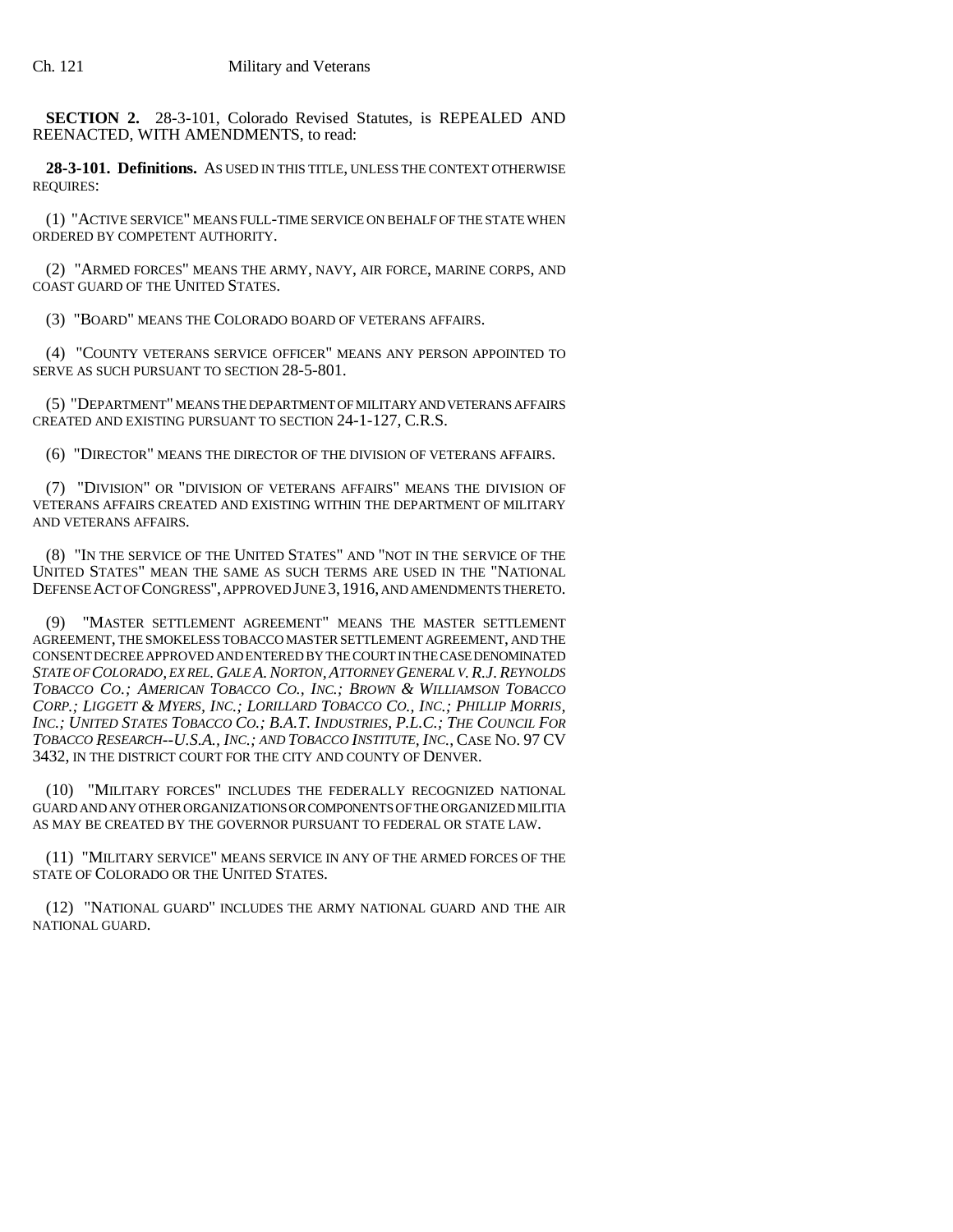(13) "ON DUTY" INCLUDES PERIODS OF DRILL AND SUCH OTHER TRAINING AND SERVICE AS MAY BE REQUIRED UNDER STATE OR FEDERAL LAW, REGULATIONS, OR ORDERS.

(14) "TRUST FUND" MEANS THE COLORADO STATE VETERANS TRUST FUND CREATED IN SECTION 28-5-709.

(15) "VETERAN" MEANS A PERSON WHO SERVED IN THE ACTIVE MILITARY, NAVAL, OR AIR SERVICE OF THE UNITED STATES, AND WHO WAS DISCHARGED OR RELEASED THEREFROM UNDER CONDITIONS OTHER THAN DISHONORABLE.

**SECTION 3.** Article 5 of title 28. Colorado Revised Statutes, is amended BY THE ADDITION OF THE FOLLOWING NEW PARTS CONTAINING RELOCATED PROVISIONS, WITH AMENDMENTS, to read:

# PART 7 DIVISION OF VETERANS AFFAIRS

**28-5-701. [Formerly 26-10-101] Division of veterans affairs - transfer of** functions - terminology. (1) THERE IS HEREBY CREATED THE DIVISION OF VETERANS AFFAIRS WITHIN THE DEPARTMENT OF MILITARY AND VETERANS AFFAIRS, THE HEAD OF WHICH SHALL BE THE DIRECTOR OF THE DIVISION OF VETERANS AFFAIRS WHO SHALL BE APPOINTED BY THE ADJUTANT GENERAL ACTING IN HIS OR HER CAPACITY AS THE ADMINISTRATIVE HEAD OF THE DEPARTMENT. THE DIRECTOR SHALL APPOINT SUCH ASSISTANTS AND CLERICAL EMPLOYEES AS MAY BE DEEMED NECESSARY TO EFFECTIVELY ADMINISTER THIS PART 7 AND PART 8 OF THIS ARTICLE. THE DIRECTOR AND SUCH ASSISTANTS AND EMPLOYEES SHALL BE APPOINTED PURSUANT TO SECTION 13 OF ARTICLE XII OF THE STATE CONSTITUTION.

(2) Whenever any law of this state refers to the Colorado department of veterans affairs or to the veterans affairs section, said law shall be construed as referring to the division of veterans affairs.

(3) THE DIVISION AND THE BOARD SHALL, ON AND AFTER JULY 1, 2002, EXECUTE, ADMINISTER, PERFORM, AND ENFORCE THE RIGHTS, POWERS, DUTIES, FUNCTIONS, AND OBLIGATIONS VESTED IN THE DEPARTMENT OF HUMAN SERVICES PURSUANT TO ARTICLES 9 AND 10 OF TITLE 26, C.R.S., PRIOR TO SAID DATE. ON AND AFTER JULY 1, 2002, ANY OFFICERS OR EMPLOYEES OF THE DEPARTMENT OF HUMAN SERVICES WHOSE PRIMARY DUTIES WERE TO CARRY OUT THE FUNCTIONS SPECIFIED IN ARTICLES 9 AND 10 OF TITLE 26, C.R.S., PRIOR TO SAID DATE AND WHOSE DUTIES AND FUNCTIONS CONCERNED THE DUTIES AND FUNCTIONS TRANSFERRED TO THE DIVISION PURSUANT TO THIS PART 7 AND PART 8 OF THIS ARTICLE, AND WHOSE EMPLOYMENT IN THE DIVISION IS DEEMED NECESSARY BY THE DIRECTOR TO CARRY OUT THE PURPOSES OF THIS ARTICLE SHALL BE TRANSFERRED TO THE DEPARTMENT AND BECOME EMPLOYEES THEREOF. SUCH EMPLOYEES SHALL RETAIN ALL RIGHTS TO THE PERSONNEL SYSTEM AND RETIREMENT BENEFITS PURSUANT TO THE LAWS OF THIS STATE, AND THEIR SERVICES SHALL BE DEEMED TO HAVE BEEN CONTINUOUS. ALL TRANSFERS AND ANY ABOLISHMENT OF POSITIONS IN THE STATE PERSONNEL SYSTEM SHALL BE MADE AND PROCESSED IN ACCORDANCE WITH STATE PERSONNEL SYSTEM LAWS AND REGULATIONS.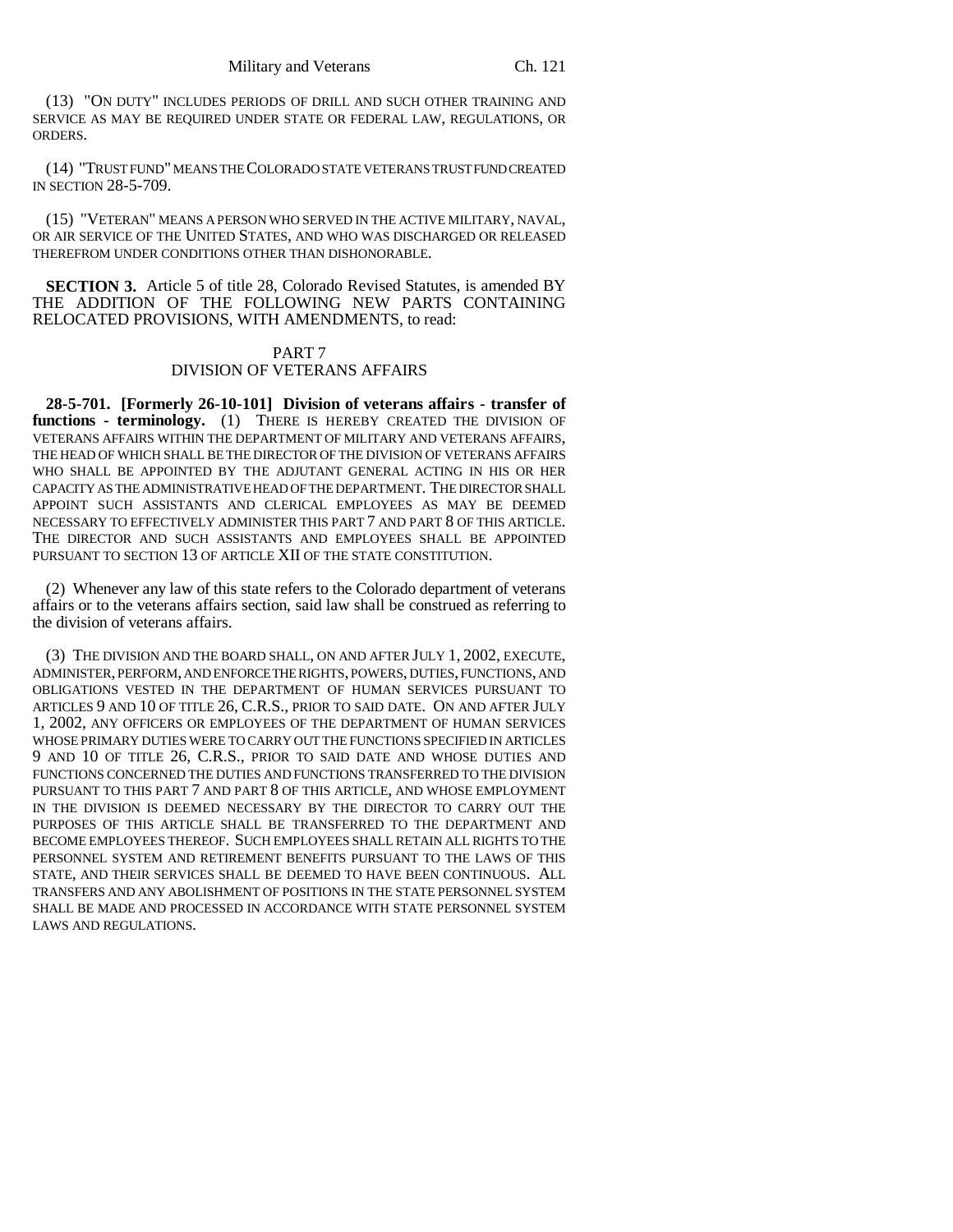(4) (a) ON JULY 1, 2002, ALL ITEMS OF PROPERTY, REAL AND PERSONAL, INCLUDING OFFICE FURNITURE AND FIXTURES, BOOKS, DOCUMENTS, AND RECORDS OF THE DEPARTMENT OF HUMAN SERVICES PRIOR TO SAID DATE PERTAINING TO THE DUTIES AND FUNCTIONS TRANSFERRED TO THE DIVISION PURSUANT TO THIS PART 7 AND PART 8 OF THIS TITLE ARE TRANSFERRED TO THE DEPARTMENT AND BECOME THE PROPERTY THEREOF.

(b) ON OR BEFORE SEPTEMBER 1, 2002, THE DEPARTMENT OF HUMAN SERVICES AND THE DEPARTMENT OF MILITARY AND VETERANS AFFAIRS SHALL AGREE ON THE METHOD, SCOPE, AND PROCEDURES FOR THE TRANSFER OF ANY PROPERTY, MINERAL, AND WATER RIGHTS INVOLVING THE WESTERN SLOPE MILITARY VETERANS CEMETERY, AS DESCRIBED IN SECTION 28-5-708, IN ORDER TO ENSURE THAT THE USE OF SAID CEMETERY IS CONTINUOUS AND CONSISTENT WITH FEDERAL LAW.

(5) WHENEVER THE DEPARTMENT OF HUMAN SERVICES IS REFERRED TO OR DESIGNATED BY A CONTRACT OR OTHER DOCUMENT IN CONNECTION WITH THE DUTIES AND FUNCTIONS TRANSFERRED TO THE DIVISION PURSUANT TO THIS PART 7 AND PART 8 OF THIS ARTICLE, SUCH REFERENCE OR DESIGNATION SHALL BE DEEMED TO APPLY TO THE DEPARTMENT OF MILITARY AND VETERANS AFFAIRS. ALL CONTRACTS ENTERED INTO BY THE DEPARTMENT OF HUMAN SERVICES PRIOR TO JULY 1, 2002, IN CONNECTION WITH THE DUTIES AND FUNCTIONS TRANSFERRED TO THE DEPARTMENT OF MILITARY AND VETERANS AFFAIRS PURSUANT TO THIS PART 7 AND PART 8 OF THIS ARTICLE ARE HEREBY VALIDATED, WITH THE DEPARTMENT OF MILITARY AND VETERANS AFFAIRS SUCCEEDING TO ALL THE RIGHTS AND OBLIGATIONS OF SUCH CONTRACTS. ANY APPROPRIATIONS OF FUNDS FROM PRIOR FISCAL YEARS OPEN TO SATISFY OBLIGATIONS INCURRED PURSUANT TO SUCH CONTRACTS ARE HEREBY TRANSFERRED AND APPROPRIATED TO THE DEPARTMENT FOR THE PAYMENT OF SUCH OBLIGATIONS.

**28-5-702. [Formerly 26-10-103] Board of veterans affairs - sunset review repeal.** (1) There is hereby created The Colorado board of veterans affairs to AND ITS POWERS, DUTIES, AND FUNCTIONS ARE HEREBY TRANSFERRED BY A **TYPE 2** TRANSFER FROM THE DEPARTMENT OF HUMAN SERVICES TO THE DEPARTMENT OF MILITARY AND VETERANS AFFAIRS. THE BOARD SHALL advise and consult with the division in the administration and enforcement of this article.

(2) The board shall consist of seven members who shall be appointed by the governor and confirmed by the state senate, who shall be veterans who have been honorably released or separated from the armed forces of the United States, but who need not be members of a veterans service organization. THE INITIAL MEMBERS OF THE BOARD SHALL BE THE MEMBERS OF THE COLORADO BOARD OF VETERANS AFFAIRS AS SUCH BOARD EXISTED IN THE DEPARTMENT OF HUMAN SERVICES PRIOR TO JULY 1, 2002, AND THE TERMS OF SUCH MEMBERS SHALL EXPIRE AS THE ORIGINAL TERMS OF SUCH MEMBERS WERE SCHEDULED TO EXPIRE. THEREAFTER THE GOVERNOR SHALL APPOINT MEMBERS FOR TERMS OF FOUR YEARS, BEGINNING THE DAY AFTER THE EXPIRATION OF THE PRECEDING TERM.

(2) All regular appointments shall be for a term of four years, beginning the day after the expiration of the preceding term. Vacancies occurring during any term shall be filled by the governor for the unexpired portion of the term in which they occur. If a vacancy occurs while the senate is not in session, the governor shall appoint a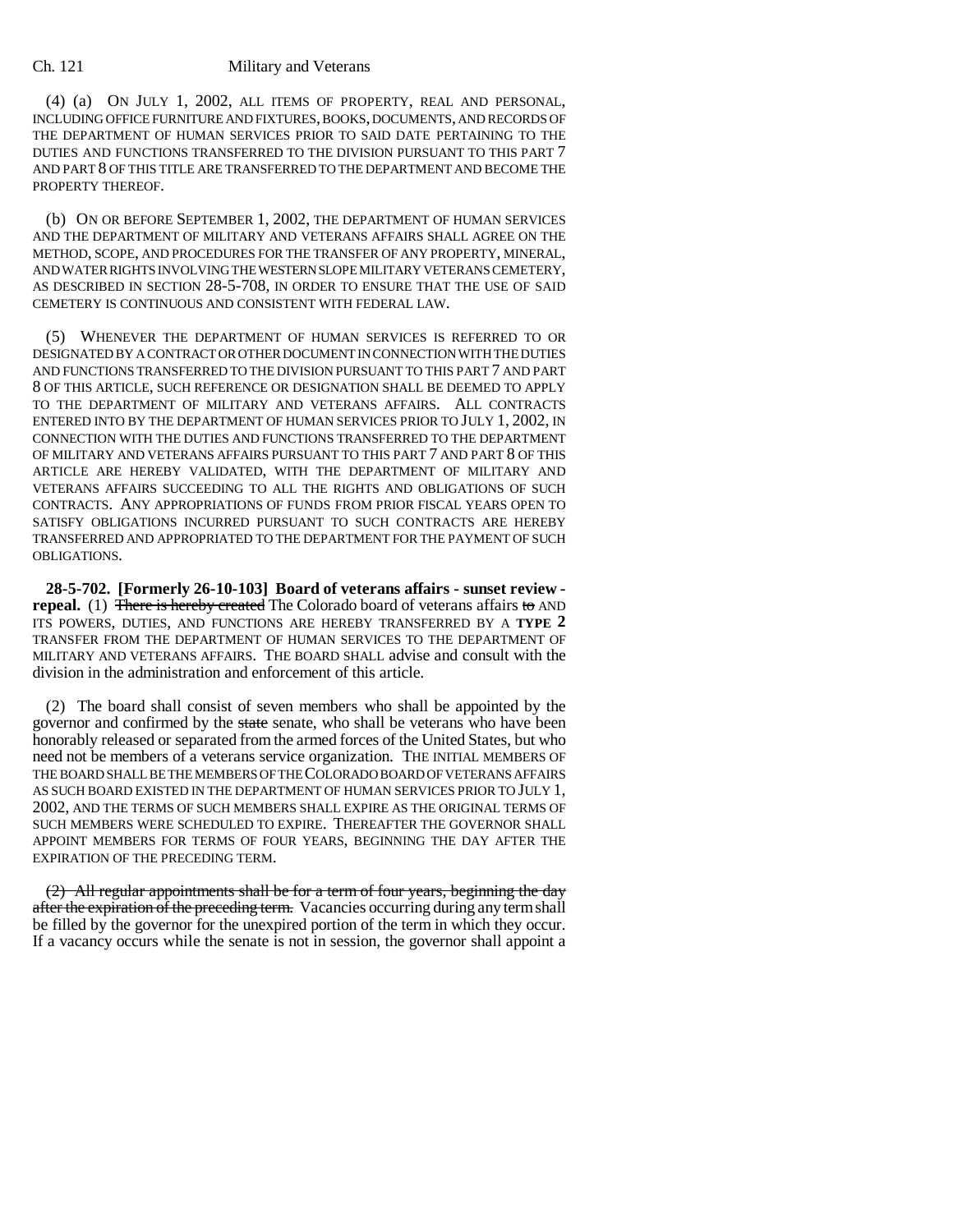Military and Veterans Ch. 121

qualified person to discharge the duties thereof until the next meeting of the senate, at which time the governor shall nominate a person to fill the vacancy, which nomination shall be subject to senate confirmation. Members of the board shall hold office until their successors are appointed by the governor and are confirmed by the senate. Not more than four of the members serving at any one time shall be members of the same political party.

(3) The members of the board shall serve without compensation but may be reimbursed, out of any funds appropriated to the division, for actual and necessary traveling EXPENSES and other expenses incurred in the performance of official duties.

(4) The members of the board shall select one of their members to serve as the chair of the board and one to serve as the vice-chair of the board, FOR A TERM OF TWO YEARS FOR EACH OFFICE. Such officers shall hold office at the pleasure of the board. The board shall also appoint a secretary who may or may not be a member as the board may determine. The secretary shall attend all meetings of the board, keep a full and true record of its proceedings, preserve at its general office all its books, documents, and papers, and perform such other duties as the board may prescribe.

(5) The board shall hold meetings at such times and at such places as shall be determined by it. Special meetings may be called at any time by the chair or vice-chair and shall be called at the request of any three members.

(6) (a) This section is repealed, effective July 1, 2007.

(b) Prior to said repeal, the Colorado board of veterans affairs shall be reviewed as provided for in section 24-34-104, C.R.S.

**28-5-703. [Formerly 26-10-104] Rules and regulations - duties.** (1) (a) The board shall propose for adoption by the division ADJUTANT GENERAL such rules and regulations, not in conflict with this article or other laws, as it may deem necessary to govern the activities of the division under PROGRAMS ADMINISTERED PURSUANT TO this article.

(b) ANY RULES ADOPTED BY THE BOARD OF HUMAN SERVICES IN ACCORDANCE WITH THE REQUIREMENTS OF THE "STATE ADMINISTRATIVE PROCEDURE ACT", ARTICLE 4 OF TITLE 24, C.R.S., RELATING TO COUNTY VETERANS SERVICE OFFICES AND VETERANS AFFAIRS OTHER THAN THE STATE VETERANS NURSING HOMES SHALL BE ENFORCEABLE AND SHALL BE VALID UNTIL AMENDED OR REPEALED BY THE ADJUTANT GENERAL.

(2) The division shall be responsible for the proper administration of this article. The board shall study PERIODICALLY the problems of veterans and based on such study STUDIES shall propose for adoption by the division such program OR STATUTORY CHANGES as it may deem advisable or necessary for veterans' assistance by the state of Colorado or political subdivisions thereof. The board shall make a continuing study of any program put into effect. The board shall perform such other duties as may be assigned to it by law and shall advise and assist the governor, any department in the executive branch, and the general assembly or any committee thereof in regard to veterans' matters.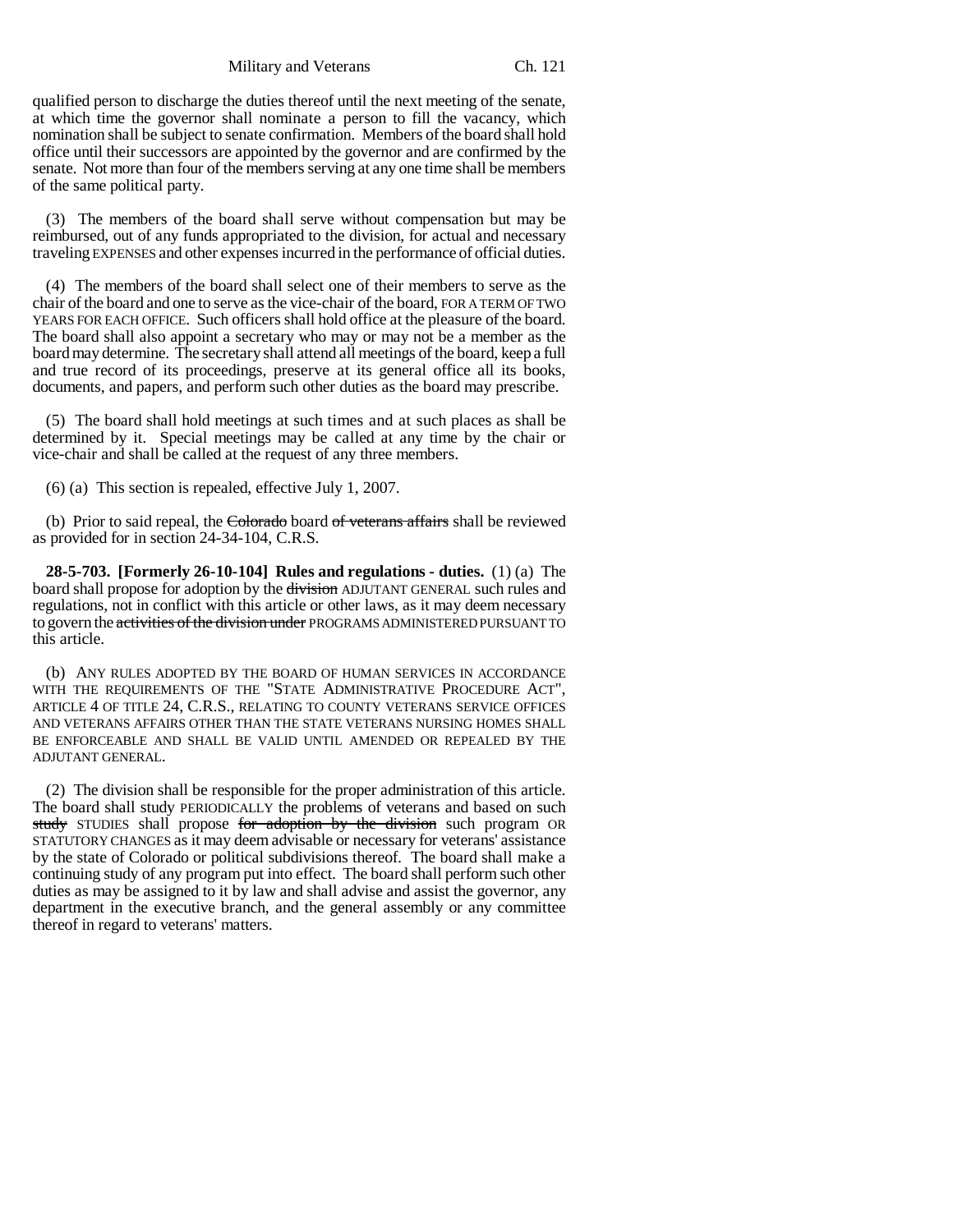(3) ON OR BEFORE DECEMBER 31, 2002, AND ON OR BEFORE DECEMBER 31 EACH YEAR THEREAFTER, THE BOARD, WITH THE ASSISTANCE OF THE DIVISION, SHALL REPORT ON THE STATUS OF ALL PROGRAMS PROVIDING SERVICES TO THE STATE'S VETERANS, INCLUDING BUT NOT LIMITED TO ANY RECOMMENDATIONS FOR CHANGES TO POLICIES, PROCEDURES, OR LAW, TO:

(a) THE GOVERNOR;

(b) THE STATE, VETERANS, AND MILITARY AFFAIRS COMMITTEE OF THE HOUSE OF REPRESENTATIVES; AND

(c) THE GOVERNMENT, VETERANS AND MILITARY RELATIONS, AND TRANSPORTATION COMMITTEE OF THE SENATE.

(4) THE BOARD SHALL SERVE IN AN ADVISORY CAPACITY TO:

(a) THE STATE BOARD OF HUMAN SERVICES AND THE DEPARTMENT OF HUMAN SERVICES REGARDING THE OPERATIONS AND MAINTENANCE OF STATE AND VETERANS NURSING HOMES OPERATED PURSUANT TO ARTICLE 12 OF TITLE 26, C.R.S.;

(b) THE DIVISION OF EMPLOYMENT AND TRAINING IN THE DEPARTMENT OF LABOR AND EMPLOYMENT REGARDING THE PROVISION OF SERVICES TO STATE VETERANS PURSUANT TO THE "COLORADO WORK FORCE INVESTMENT ACT", PART 2 OF ARTICLE 71 OF TITLE 8, C.R.S.;

(c) THE DEPARTMENT OF REVENUE REGARDING THE ISSUANCE OF SPECIAL LICENSE PLATES TO VETERANS AND ACTIVE OR RETIRED MILITARY PERSONNEL; AND

(d) ANY DEPARTMENT, DIVISION, BOARD, OR OTHER ENTITY THAT PROVIDES SERVICES SPECIFICALLY TO STATE VETERANS, AND ANY EXECUTIVE DIRECTOR, DIRECTOR, BOARD, OR OTHER ENTITY THAT HAS RULEMAKING AUTHORITY PURSUANT TO STATE LAW REGARDING PROPOSED RULES THAT ARE DIRECTED SPECIFICALLY TO VETERANS.

**28-5-704. [Formerly 26-10-105] Departments to cooperate.** (1) To effectuate the purpose of this article, the governor may direct any department, division, board, bureau, commission, or agency of the state, or  $\sigma f$  any political subdivision thereof, to:

(a) Cooperate with and assist and advise the division AND THE BOARD in the performance of its THEIR duties and functions under this article and to provide such other assistance and data as will enable the division AND THE BOARD to properly carry out its THEIR activities and effectuate the purposes of this article; AND

(b) COORDINATE WITH, SEEK ADVICE FROM, OR UTILIZE AS A RESOURCE THE DIVISION AND THE BOARD IN IMPLEMENTING PROGRAMS THAT PROVIDE SERVICES SPECIFICALLY TO STATE VETERANS.

**28-5-705. [Formerly 26-10-106] Duties.** (1) The division, in accordance with its rules, and regulations, shall perform the following duties and functions:

(a) (I) Formulate, establish, and supervise a plan and standard procedures to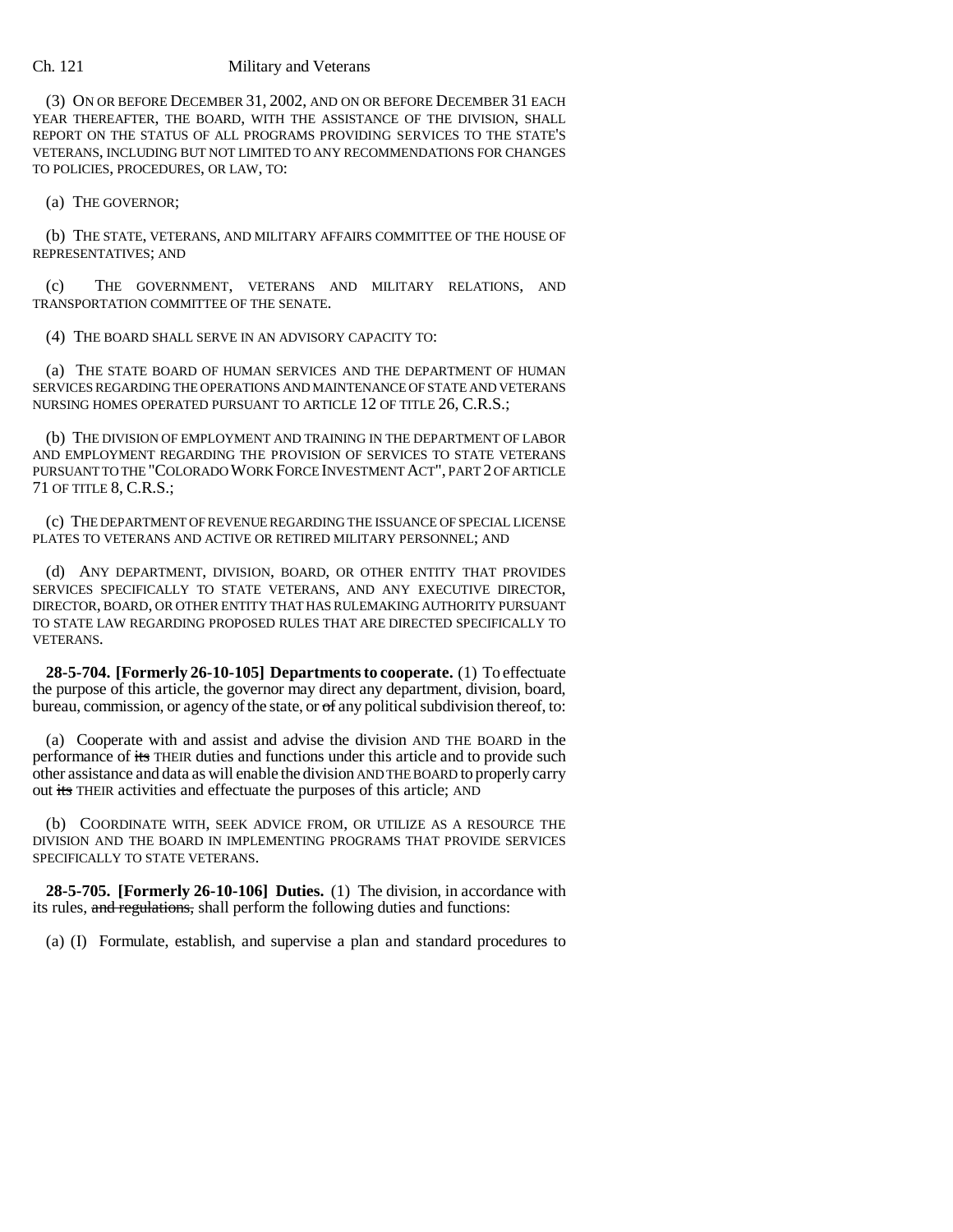further prompt and efficient service to all veterans in the state of Colorado on a uniform basis, whether by the division or by any county veterans service office; to

(II) Establish and maintain liaison with all county veterans service officers and advise them of such plan and procedures; to

(III) Make reasonable requests of such county veterans service officers for their cooperation in the execution of such plan and procedures and in the handling of veterans' cases and other matters; to

(IV) Maintain liaison with the veterans administration and other appropriate agencies of the federal government; to

(V) Provide all county veterans service officers with pertinent information, suggestions, forms, rulings, and other material in such form and in such manner as the division may deem appropriate to assist all county veterans service officers in the performance of their duties; to

(VI) Distribute to such county veterans service officers any available bulletins, manuals, pamphlets, or other appropriate material, prepared either by the division or elsewhere, for the purposes stated in this section; and to

(VII) Do such additional things, including the holding of conferences, whenever advisable, with the county veterans service officers either in their counties or in the office of the division or elsewhere and either singly or in groups, as the division may deem advisable to assist such officers in the proper performance of their duties and to keep them properly advised of current developments in the veterans' field;

(b) Render personal service to members and former members, or the surviving spouses, administrators, executors, conservators, guardians, or heirs of members or former members, of the Colorado state defense force and the Colorado national guard in any claim they may have against the state or federal government;

(c) Assist all discharged members of the armed forces of the United States, the surviving spouses, administrators, executors, conservators, guardians, or heirs of any such veterans, or any other persons who may have proper claims by filing and prosecuting such claims on behalf of such persons for insurance, pensions, compensation, hospitalization, vocational training, education, loans, readjustment allowances, or any other benefits which such persons may be or may become entitled to receive under any of the laws of the United States, the state of Colorado, or any other state by reason of such service;

(d) Cooperate with and assist veterans' organizations, county veterans service officers, veterans' advisory groups, and all other organizations, now in existence or formed on or after July 1, 1973, which provide assistance to those persons mentioned in paragraph (c) of this subsection (1);

(e) Perform services in this state for the veterans administration on a contractual, grant, or other basis, and perform such other duties and render such other services in furtherance of the purposes of this article or any other law in providing reasonable and proper assistance to veterans;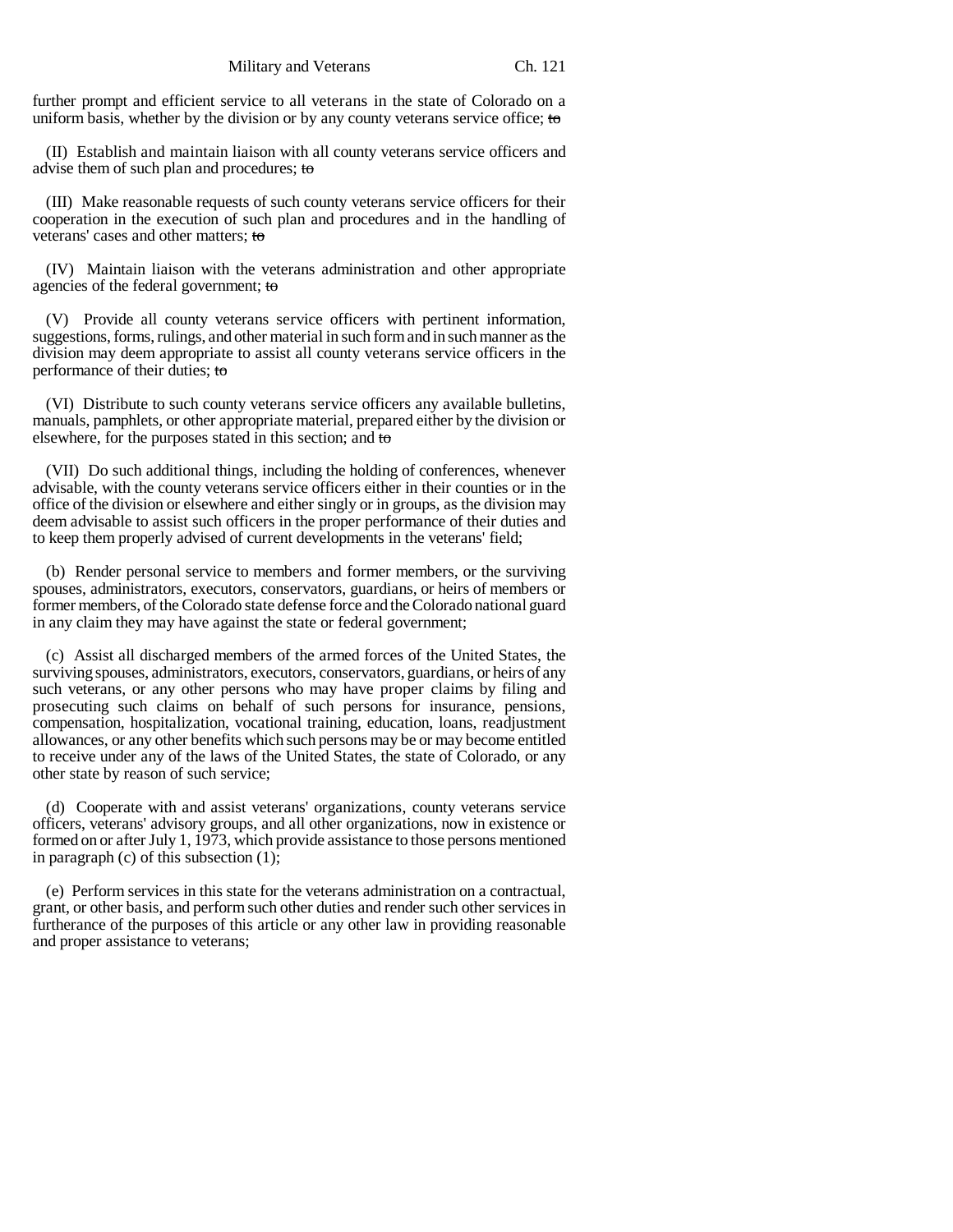(f) Establish a training and certification program for newly appointed county veterans service officers. Such program shall be presented to the board for approval prior to implementation or modification.

(g) Prepare, develop, construct, and maintain a state military veterans' cemetery pursuant to section 26-10-110 SECTION 28-5-708 and seek reimbursement from the federal department of veterans affairs for all allowable costs for such project as permitted by federal law.

**28-5-706. [Formerly 26-10-107] Contributions to division - veterans private contributions fund - created.** Any city, county, or political subdivision of the state or any association or individual may contribute funds, services, or facilities to the division DEPARTMENT, and the executive director ADJUTANT GENERAL may accept AND USE such funds, services, or facilities FOR THE PURPOSE OR PURPOSES INTENDED BY THE CONTRIBUTOR; EXCEPT THAT NO FUND, SERVICE, OR FACILITY SHALL BE ACCEPTED IF THE CONDITIONS ATTACHED THERETO REQUIRE THE USE OR EXPENDITURE THEREOF IN A MANNER CONTRARY TO LAW. ANY SAID FUNDS SHALL BE TRANSMITTED TO THE STATE TREASURER, WHO SHALL CREDIT THE SAME TO THE VETERANS PRIVATE CONTRIBUTIONS FUND, WHICH FUND IS HEREBY CREATED.

**28-5-707. [Formerly 26-10-108] Assistance to county veterans service officers.** (1) (a) The division shall provide satisfactory supervision, direction, and assistance to all county veterans service officers and shall provide such services and facilities to the county veterans service officers as may be determined by the division to be necessary. Out of any moneys appropriated by the general assembly to the division for veterans' affairs purposes, the division is authorized to issue vouchers for the semiannual payment to the general fund of each county, to be disbursed upon the authority of the county commissioners thereof, only for the purposes of this article and of article 9 PART 7 AND PART 8 of this title ARTICLE, of an amount equal to the amount such county commissioners may have authorized to be disbursed out of other moneys in such county general fund for such purposes for that period. The general assembly shall annually establish in the general appropriations bill the rate of state-funded payments for full-time and part-time COUNTY veterans service officers; except that, if a county is receiving payments under paragraph (b) of this subsection (1) for a veterans service office established for adjacent counties, the payment shall be the total of the semiannual payments for the counties that have jointly formed the veterans service office.

(b) If adjacent counties jointly establish a veterans service office for the counties pursuant to section  $26-9-101$  (2) SECTION 28-5-801 (2), the division may issue a voucher to the general fund of the county containing the veterans service office in an amount equal to the total of the semiannual payments that would have been provided to each of such counties under paragraph (a) of this subsection (1).

(2) Such semiannual payments shall be made only on application by such county commissioners to the division, which application shall state and certify the amount such county commissioners have authorized to be disbursed for such purposes out of other moneys in such county general fund for the period covered by the application.

**28-5-708. [Formerly 26-10-110] Western slope veterans' cemetery - fund rules.** (1) Repealed.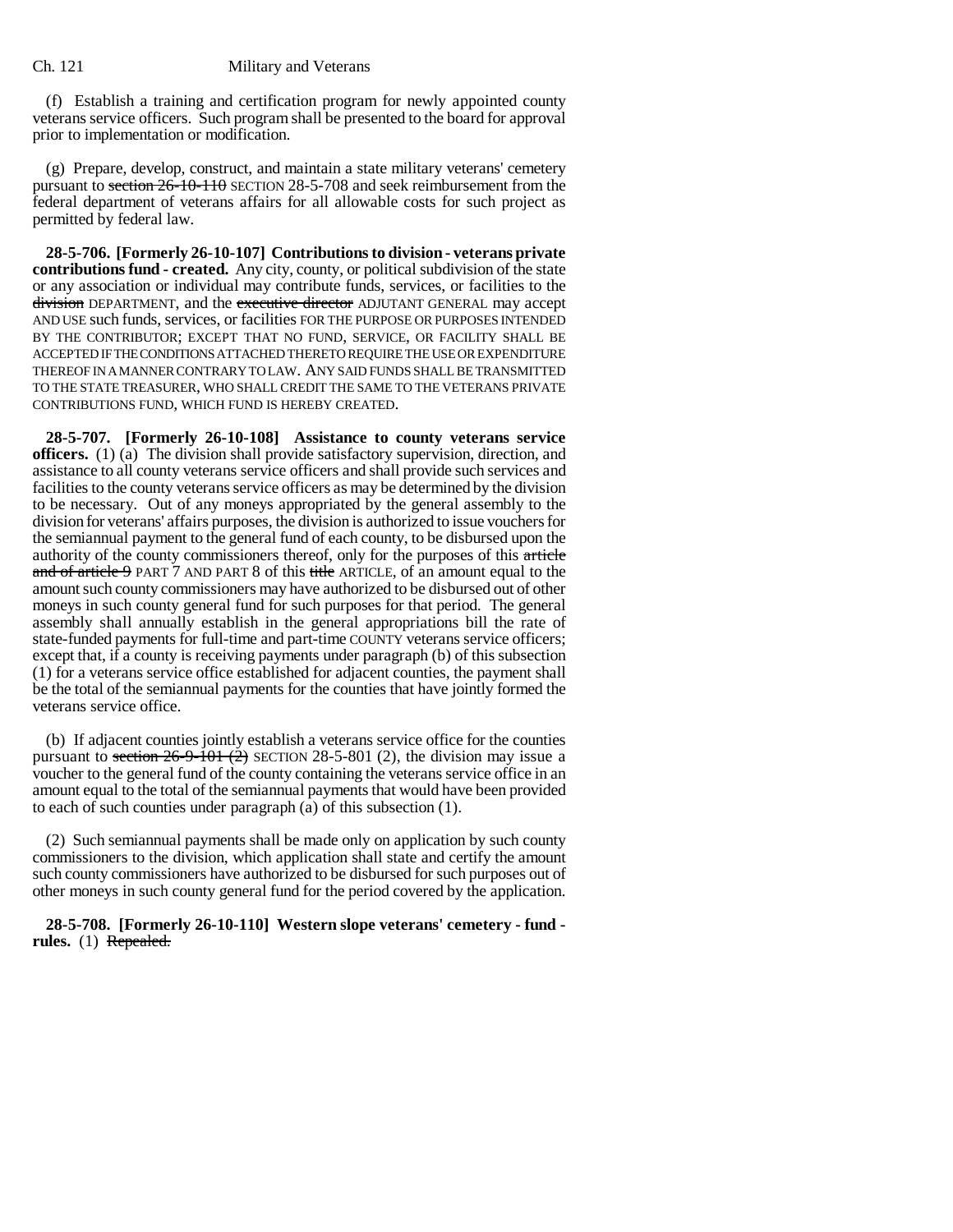Military and Veterans Ch. 121

 $(2)$  (a) There is hereby established in the state treasury the western slope military veterans' cemetery fund, referred to in this section as the "fund". The division is authorized to accept gifts, grants, contributions, and donations for the purposes of this section. The fund shall consist of such moneys received through gifts, GRANTS, CONTRIBUTIONS, OR donations, contributions, or grants from any person or entity, and any moneys appropriated to the fund by the general assembly. Any interest derived from the deposit and investment of moneys in the fund shall be credited to the fund. At the end of any fiscal year, all unexpended and unencumbered moneys in the fund shall remain therein and shall not be credited or transferred to the general fund or any other fund.

# (b) (Deleted by amendment, L. 99, p. 781, § 3, effective May 21, 1999.)

 $(e)$  (b) Subject to available appropriations, the division may contract for professional services necessary for the implementation of this section.

# (3) (Deleted by amendment, L. 99, p. 781, § 3, effective May 21, 1999.)

 $(4)$  (2) (a) The general assembly hereby authorizes the establishment and maintenance of a state military veterans' cemetery for the western slope, referred to in this section as the "cemetery". The division is directed to prepare, develop, construct, and maintain such cemetery at the site described in paragraph (b) of subsection  $(5)$  SUBSECTION  $(3)$  of this section. The division may enter into contracts or agreements with any person or public or private entity to prepare, develop, construct, operate, and maintain such cemetery. The cemetery shall be for the purpose of providing for the interment of Colorado residents who are military veterans and their spouses and dependents, as determined by the division. In addition, the state board of human services ADJUTANT GENERAL by rule may permit the interment of other veterans and their spouses and dependents in the cemetery and permit the division to assess a reasonable fee for the interment of such non-Colorado residents. All such fees collected shall be credited to the cemetery fund created pursuant to paragraph (a) of subsection  $(2)$  SUBSECTION (1) of this section. The state board of human services ADJUTANT GENERAL, in consultation with the board, shall promulgate such rules as may be necessary to establish and maintain the cemetery in compliance with applicable state and federal statutes and rules.

(b) The general assembly may appropriate moneys from the general fund to the fund for the implementation of this section, including but not limited to the payment of costs associated with the operation and maintenance of the cemetery.

(c) (I) If the entire general fund appropriation made to the department of human services, for allocation to the division of veterans affairs, for the fiscal year that commenced on July 1, 1999, is not needed to pay the costs for design and construction of the cemetery, the remainder of such appropriation may be used PRIOR TO JULY 1, 2002, by the <del>division</del> DEPARTMENT OF HUMAN SERVICES AND ON OR AFTER JULY 1, 2002, BY THE DEPARTMENT to pay any costs associated with the operation and maintenance of the cemetery without further appropriation by the general assembly.

(II) ANY APPROPRIATION MADE ON AND AFTER JULY 1, 2002, FOR THE OPERATION AND MAINTENANCE OF THE CEMETERY SHALL BE APPROPRIATED TO THE DEPARTMENT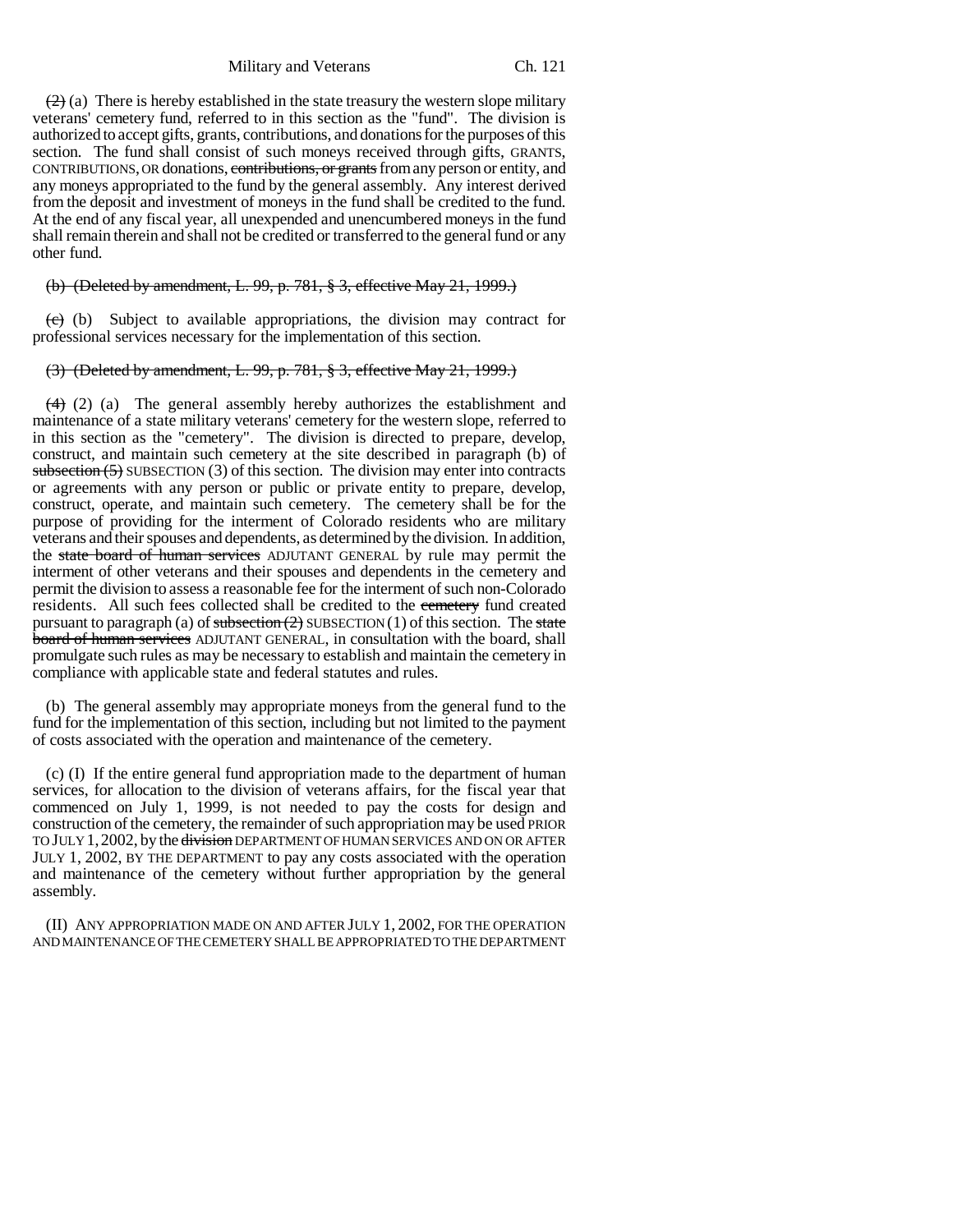OF MILITARY AND VETERANS AFFAIRS.

 $(5)$  (3) (a) The general assembly hereby finds, determines, and declares that any use of the property described in paragraph (b) of this subsection  $(5)$  SUBSECTION  $(3)$ as the cemetery is for a public purpose expressly authorized by the general assembly and therefore permissible under any grant of right-of-way applicable to such property executed by the state board of land commissioners.

(b) The division, in preparing, developing, constructing, and maintaining the cemetery, may use for such purposes a parcel consisting of approximately twenty acres of unimproved property within the eastern portion of the real property known as the Grand Junction regional center and shall enter into all necessary agreements to secure the appropriate property rights for such parcel.

 $(6)$  (4) The division is hereby authorized to provide for surveys, engineering studies, conceptual and architectural plans, environmental impact studies, and other similar preliminary design and construction work as part of the pre-application for funding approval by the federal department of veterans affairs for the cemetery. The division is authorized to seek full reimbursement for such pre-application and design work from the federal department of veterans affairs.

 $(7)$  (5) The general assembly shall appropriate annually from the fund to the department, of human services, for allocation to the division, for any costs associated with the operation and maintenance of the cemetery and for the implementation of this section.

**28-5-709. [Formerly 26-10-111] Colorado state veterans trust fund - created - report.** (1) (a) There is hereby created in the state treasury the Colorado state veterans trust fund that shall consist of the moneys appropriated thereto pursuant to subsection (2) of this section. In addition, the state treasurer may credit to the trust fund any public or private gifts, grants, or donations received PRIOR TO JULY 1, 2002, by the department of human services OR, ON OR AFTER JULY 1, 2002, BY THE DEPARTMENT OF MILITARY AND VETERANS AFFAIRS for implementation of the purposes specified in this subsection (1).

(b) The funds MONEYS in the trust fund shall be used for:

(I) Capital improvements or needed amenities for existing or future state veterans nursing homes;

(II) Costs incurred by existing or future state veterans cemeteries;

(III) Veterans outreach programs administered by the division; and

(IV) Veterans programs operated by nonprofit veterans organizations that meet criteria adopted by the board and that are selected by the board as grant recipients.

(c) The division may retain up to five percent of the amount annually appropriated from the trust fund for the actual costs incurred by the division and the board in implementing the provisions of this article. Notwithstanding the provisions of section 24-36-114, C.R.S., all interest derived from the deposit and investment of moneys in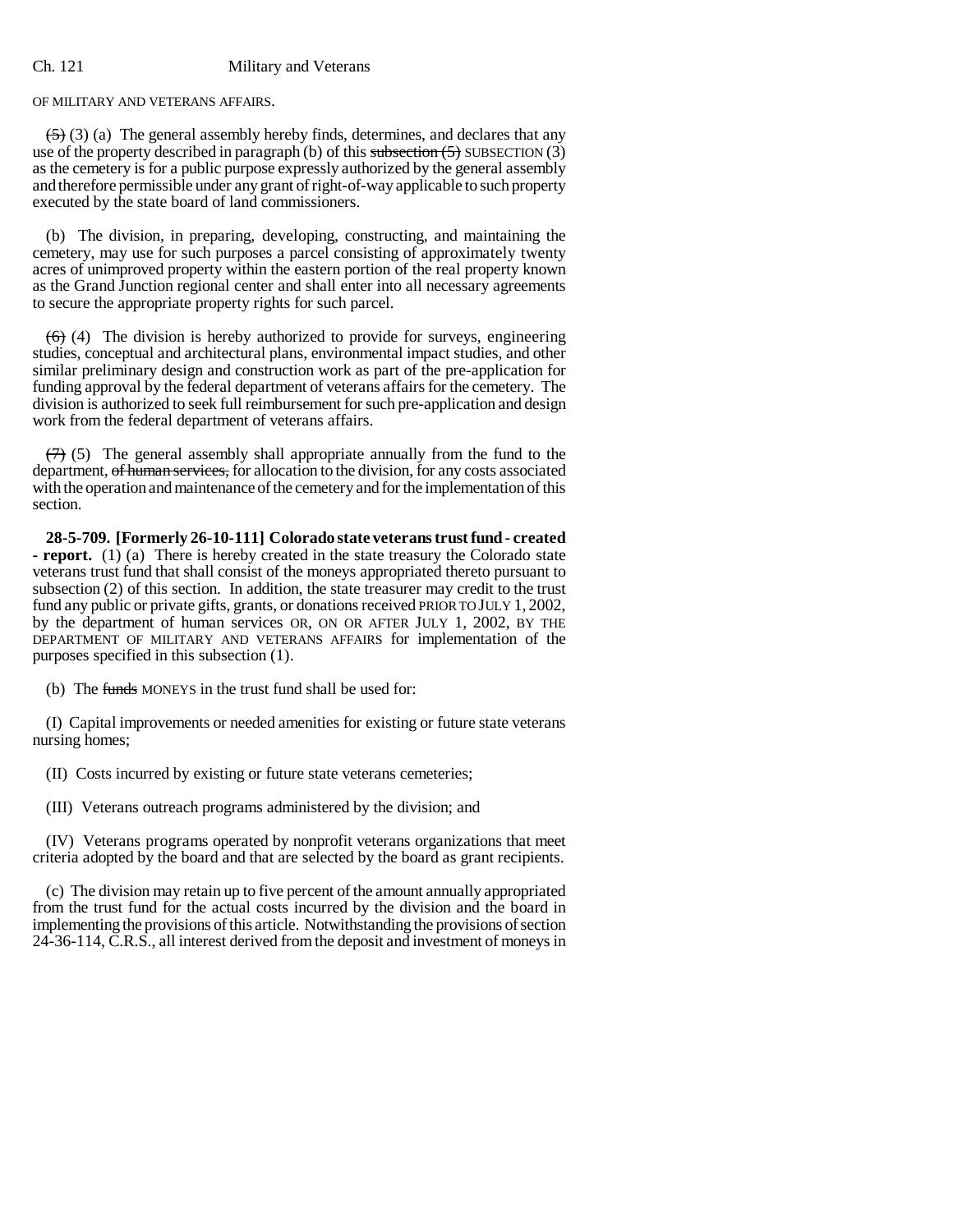Military and Veterans Ch. 121

the trust fund shall be credited to the trust fund. All unexpended and unencumbered moneys remaining in the trust fund at the end of any fiscal year shall remain in the trust fund and shall neither revert to the general fund nor be transferred to the tobacco litigation settlement trust fund created in section 24-22-115.5, C.R.S., nor be transferred or credited to any other fund.

(2) (a) Beginning in fiscal year 2000-01 and for each fiscal year thereafter so long as the state receives moneys pursuant to the master settlement agreement, the general assembly shall annually appropriate to the trust fund one percent of the total amount received by the state pursuant to the provisions of the master settlement agreement, other than attorney fees and costs, during the preceding fiscal year; except that the amount so appropriated to the trust fund in any fiscal year shall not exceed one million dollars. The general assembly shall appropriate the amount specified in this subsection (2) from moneys credited to the tobacco litigation settlement cash fund created in section 24-22-115, C.R.S.

(b) Notwithstanding the provisions of paragraph (a) of this subsection (2), for the fiscal year in which the first payment of moneys pursuant to the master settlement agreement is received, the percentage appropriated to the trust fund shall be calculated on the total amount of moneys received by the state pursuant to the master settlement agreement, other than attorney fees and costs, during that fiscal year, minus thirty-three million dollars.

(3) All of the funds appropriated to the trust fund pursuant to subsection (2) of this section in fiscal year 2000-01 shall be credited to the trust fund and retained as principal in the trust fund. For fiscal years 2001-02 and fiscal years thereafter, seventy-five percent of the amount of annual appropriations made pursuant to subsection  $(2)$  of this section shall be credited to the trust fund and retained as principal in the trust fund. For fiscal years 2001-02 and fiscal years thereafter, twenty-five percent of the amount of annual appropriations made pursuant to subsection (2) of this section and ONE HUNDRED PERCENT OF any interest earned on the principal in the trust fund shall be subject to annual appropriation by the general assembly and may be allocated by the board for the purposes outlined in subsection (1) of this section.

(4) (a) Funds shall be allocated out of the trust fund using the following process:

(I) The director of the state and veterans nursing homes or the director of the division of veterans affairs shall submit to the board a written request for funds to be used for the purposes described in subsection (1) of this section; or

(II) A nonprofit veterans organization, in compliance with the procedures and timelines adopted by the board, shall submit to the board a grant application, in a form adopted by the board, requesting funding for a veterans program.

(b) The board shall vote on each request for funds and on each grant application submitted by a nonprofit veterans organization that meets the criteria established by the board. A majority vote shall be sufficient to approve an allocation of funds MONEYS out of the trust fund.

 $(4.5)$  (5) The board shall adopt guidelines that address, at a minimum, the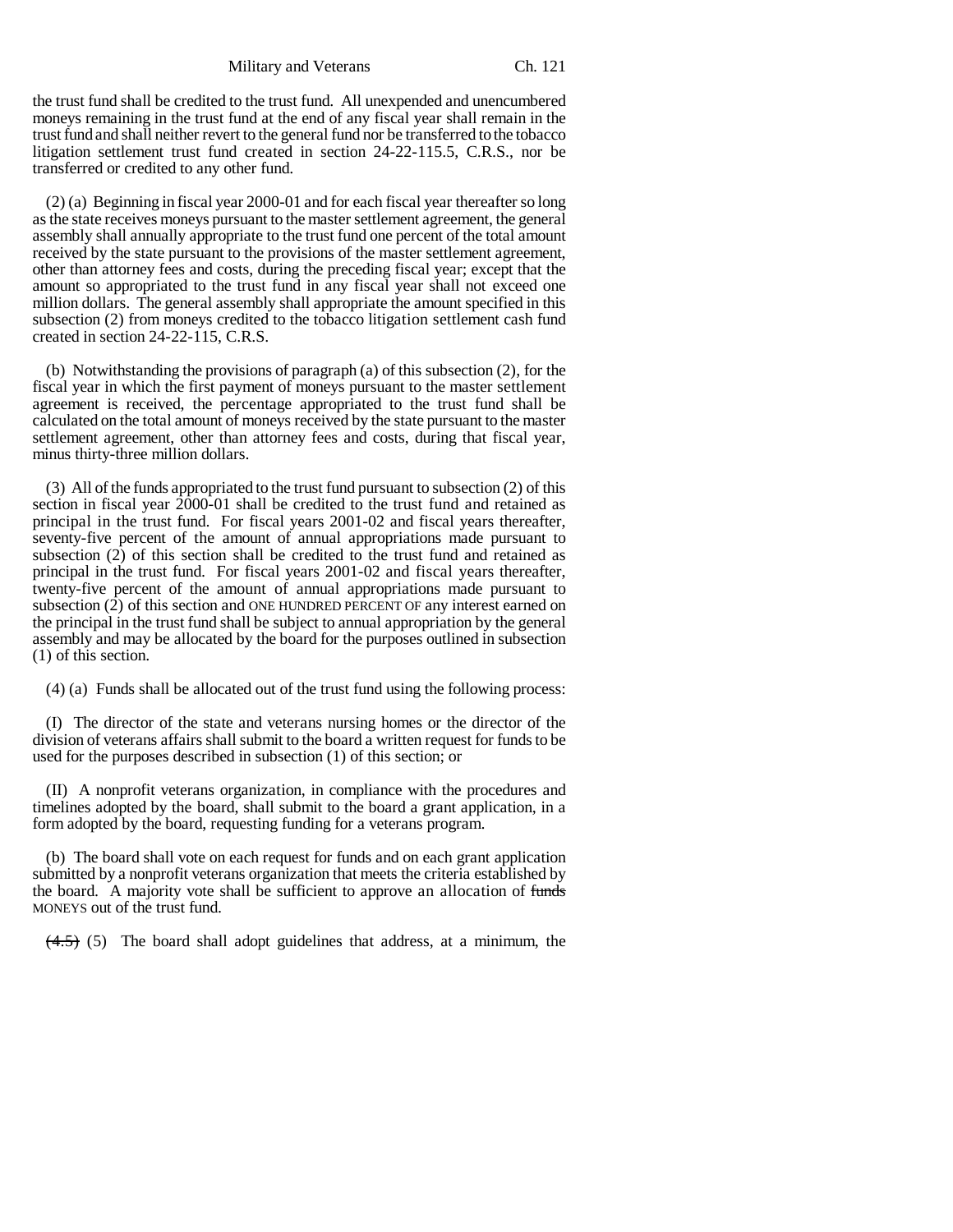following issues:

(a) The form of an application for use by nonprofit veterans organizations in applying for grants pursuant to this section;

(b) Criteria for identifying nonprofit veterans organizations that may apply for and receive grants pursuant to this section;

(c) Criteria for selecting appropriate veterans programs to receive grants pursuant to this section;

(d) The term and amounts of grants awarded to nonprofit veterans organizations pursuant to this section; and

(e) Standards for determining the effectiveness of veterans programs that receive grants pursuant to this section.

 $(4.7)$  (6) The division DEPARTMENT may contract with one or more private OR PUBLIC entities for program monitoring and evaluation of any veterans program operated by a nonprofit veterans organization that receives funding pursuant to this section. The board may allocate funds to the division for the costs incurred in entering into such contracts.

 $(5)(7)$  (a) The board shall prepare a report evaluating the implementation of this section, including the number and type of improvements or additions to nursing homes that have been made, the number and type of improvements to veterans cemeteries, the number of veterans served through the veterans outreach program, the number and types of veterans programs operated by nonprofit veterans organizations that receive grants pursuant to this section, and the results achieved as a result of allocations made out of the trust fund.

(b) The department shall submit the report to the department of public health and environment for inclusion in the report prepared by said THE department OF PUBLIC HEALTH AND ENVIRONMENT pursuant to section 25-1-108.5 (3), C.R.S.

# PART 8 VETERANS SERVICE OFFICE AND OFFICERS

**28-5-801. [Formerly 26-9-101] Establishment of veterans service offices.** (1) The board of county commissioners of each county in this state shall establish a county veterans service office and shall appoint a county veterans service officer for such county, and such board of county commissioners may also appoint any assistant and such clerical help as may be deemed necessary, each at such compensation as shall be fixed by such board, together with the necessary and actual traveling and other expenses incurred in their work as shall be approved by such board of county commissioners and such other expenses as such board may deem necessary for the proper operation of such office, payable monthly out of the county general fund in the manner provided by law. The board of county commissioners, in its discretion, may appoint any county officer, official, or employee as such county veterans service officer or as such assistant, if qualified to serve as such under the provisions of section  $26-9-102$  SECTION 28-5-802, or as clerical help to such county veterans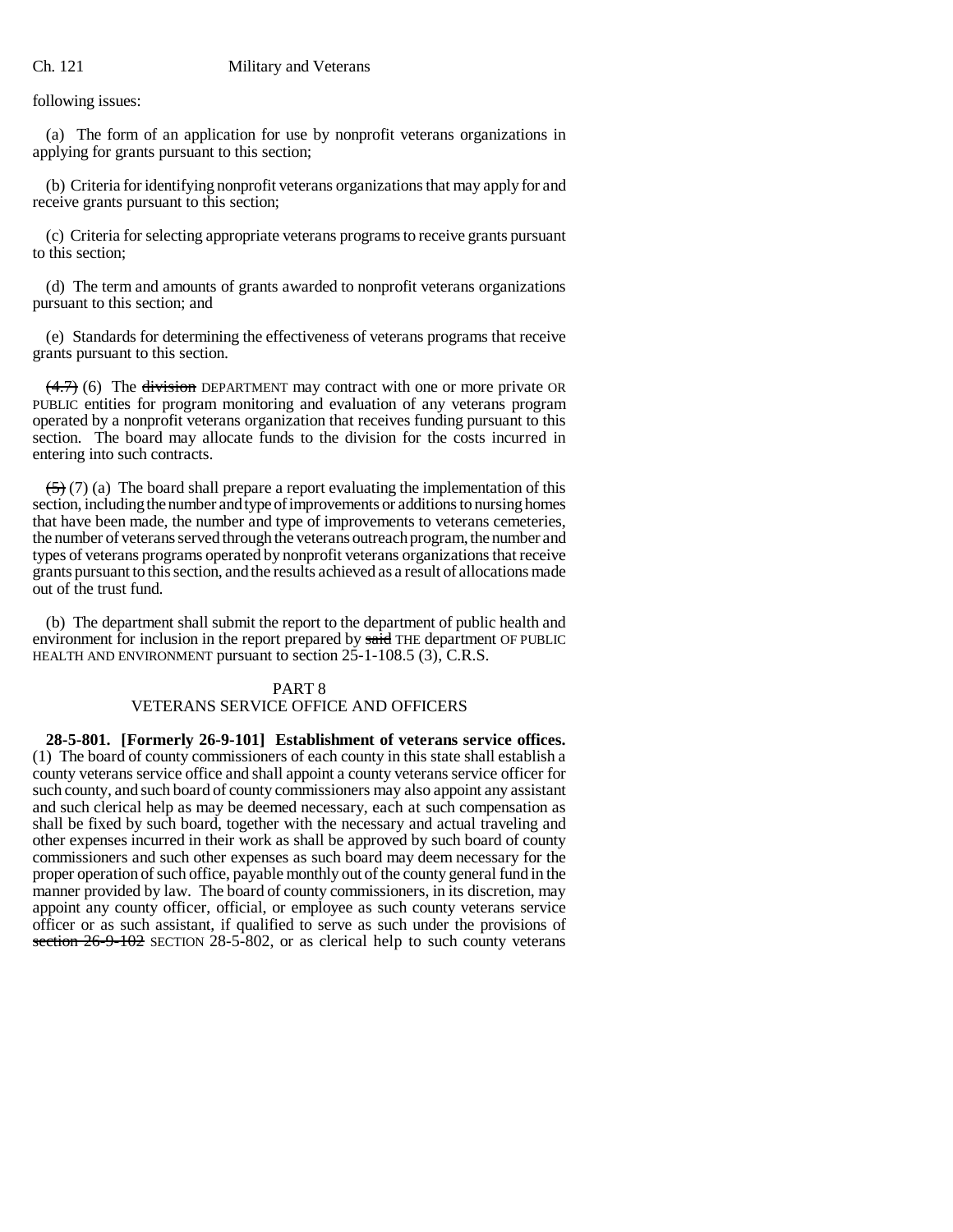officer, at such additional compensation for such additional duties as shall be fixed by the board of county commissioners.

(2) The boards of county commissioners of adjacent counties may act jointly in establishing a veterans service office for such counties and in appointing a veterans service officer and an assistant and such necessary clerical help as may be deemed necessary to operate such office for such counties, at such compensation as may be fixed by the joint action of the boards of county commissioners joining in the appointment of such officer and assistant and clerical help, together with the actual and necessary expenses incurred in the conduct of their work, as shall be approved by such boards of county commissioners. The salaries and expenses and all other jointly approved expenses necessary for the proper operation of such office shall be paid monthly by the boards of county commissioners out of their respective county general funds in the manner provided by law, each county bearing its share thereof in the proportion that the population of each county bears to the total population of the counties combining to establish such office.

**28-5-802. [Formerly 26-9-102] Qualifications - term of office.** (1) Such THE county veterans service officer or assistant at the time of appointment, shall be a resident of the state, shall have served in the United States army, air force, navy, marine corps, or coast guard, or any auxiliary branch thereof and shall have been honorably discharged therefrom or shall be an officer released from active duty with the armed forces and placed on inactive duty therein. Before such appointments shall be made, the board of county commissioners making such appointments shall have sought the advice and counsel of the chief officer of each post of the regularly established and existing veterans organizations of the county wherein such officer or assistant is to serve as to the qualifications and experience of the applicant for such position. Such appointee shall be well-qualified based on his OR HER education and experience to perform the duties of county veterans service officer. The division  $\sigma f$ veterans affairs shall recommend education and experience qualifications for the position of county veterans service officer.

(2) Such appointments shall be for the term of two years. At the expiration of such term or in case of a vacancy, the board of county commissioners making the appointments may either reappoint the present incumbents to the positions of county veterans service officer or assistant, or may consider new applicants and make appointments of other applicants as such county veterans service officer or assistant in the manner specified in this article.

**28-5-803. [Formerly 26-9-103] Duties.** It is the duty of the COUNTY veterans service officer and HIS OR HER assistant to assist residents ANY RESIDENT of the state of Colorado who served honorably in the United States army, air force, coast guard, navy, marine corps, or any other armed service of the United States IS A VETERAN, or the THEIR surviving spouse, administrator, executor, guardian, conservator, or heir of any such SAID veteran, or any other person who may have proper claim, by the filing of claims for insurance, pensions, compensation for disability, hospitalization, vocational training, or any other benefits which such person may be or may have been entitled to receive under the laws of the United States or the state of Colorado by reason of such service.

# **28-5-804. [Formerly 26-9-104] Cooperation with division of veterans affairs.**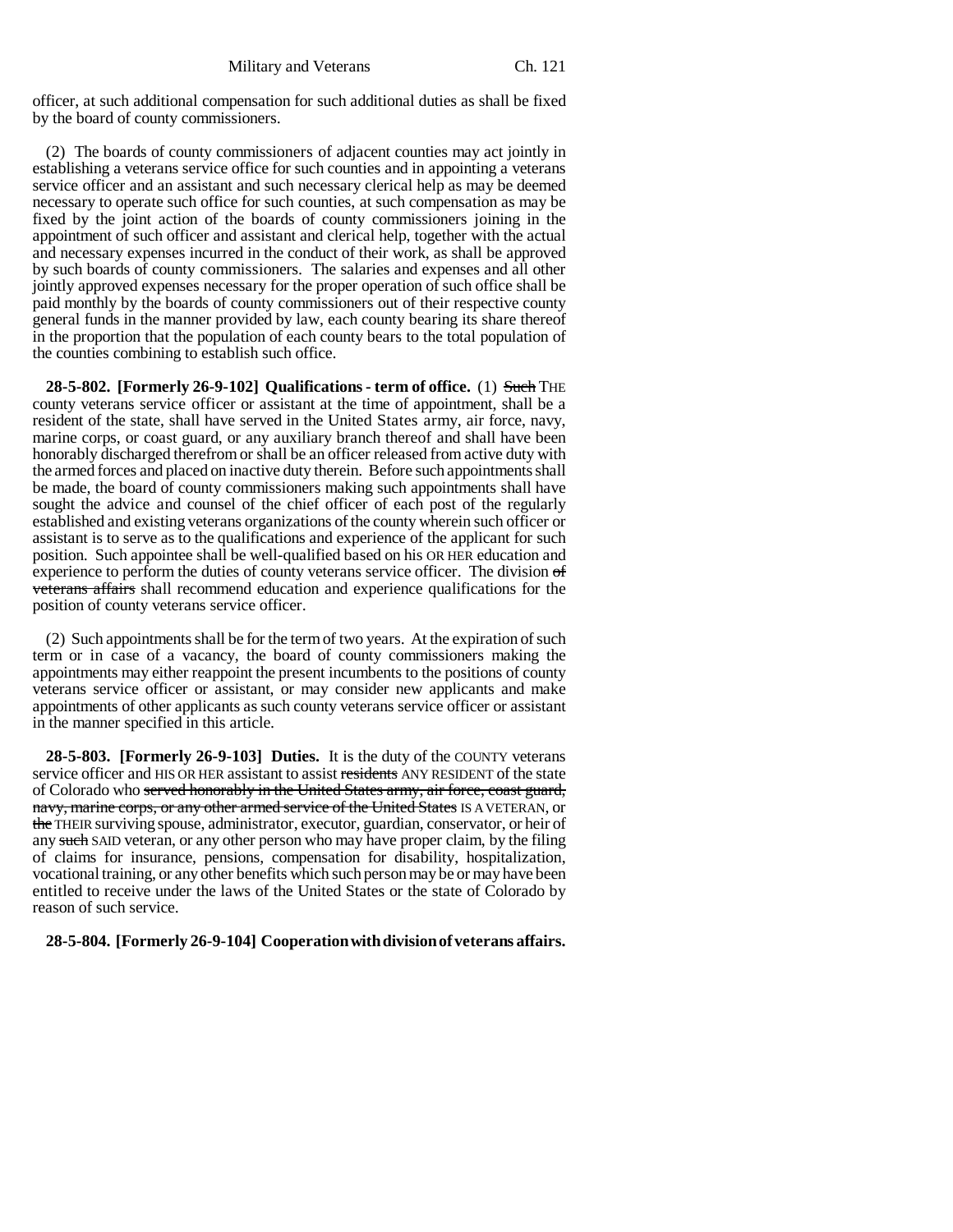**Such** THE county veterans service officer shall cooperate with the division of veterans affairs, its officers and employees, and other national, state, or county veterans service officers in the performance of his OR HER duties. He OR SHE, on request, shall assist the division of veterans affairs in every possible and reasonable way, including the rendering of any reports requested by it THE DIVISION and the handling or processing of any veterans cases or other matters according to standard procedures established by the division of veterans affairs in furtherance of efficient and prompt service to all veterans in the state of Colorado on a uniform basis. Such officer shall always work in the best interest of his or her clients in an attempt to maximize the amount of federal veteran benefits that they receive. Additionally, the county veterans service officer shall undertake programs and engage in activities to reduce state public assistance expenditures as directed by the division.

**28-5-805. [Formerly 26-9-105] Office space and supplies.** The board of county commissioners shall furnish the county veterans service officer and assistant with office space and necessary supplies.

**SECTION 4. Repeal of provisions being relocated in this act.** Article 9 of title 26, 26-10-101, 26-10-103, 26-10-104, 26-10-105, 26-10-106, 26-10-107, 26-10-108, 26-10-110, and 26-10-111, Colorado Revised Statutes, are repealed.

**SECTION 5. Repeal of provisions not being relocated in this act.** 26-10-102 and 26-10-109, Colorado Revised Statues, are repealed.

**SECTION 6.** Article 72 of title 8, Colorado Revised Statutes, is amended BY THE ADDITION OF A NEW SECTION to read:

**8-72-112. Division - reporting - veterans programs.** THE DIVISION, BY SEPTEMBER 30, 2002, AND ON OR BEFORE SEPTEMBER 30 EACH YEAR THEREAFTER, SHALL PROVIDE SUFFICIENT INFORMATION TO ENABLE THE COLORADO BOARD OF VETERANS AFFAIRS TO COMPLETE THE REPORT REQUIRED BY SECTION 28-5-703 (3), C.R.S.

**SECTION 7.** The introductory portion to 22-33-204 (1), Colorado Revised Statutes, is amended to read:

**22-33-204. Services for at-risk students - agreements with state agencies and community organizations.** (1) Each school district, regardless of the number of students expelled by the district, may enter into agreements with appropriate local governmental agencies and, to the extent necessary, with the managing state agencies, including but not limited to the department of human services and the department of public health and environment, with community-based nonprofit and faith-based organizations, with nonpublic, nonparochial schools, with the department of military AND VETERANS affairs, and with public and private institutions of higher education to work with the student's parent or guardian to provide services to any student who is identified as being at risk of suspension or expulsion or who has been suspended or expelled and to the student's family. Any services provided pursuant to an agreement with a nonpublic, nonparochial school shall be subject to approval by the state board of education pursuant to section 22-2-107, C.R.S. Services provided through such agreements may include, but are not limited to: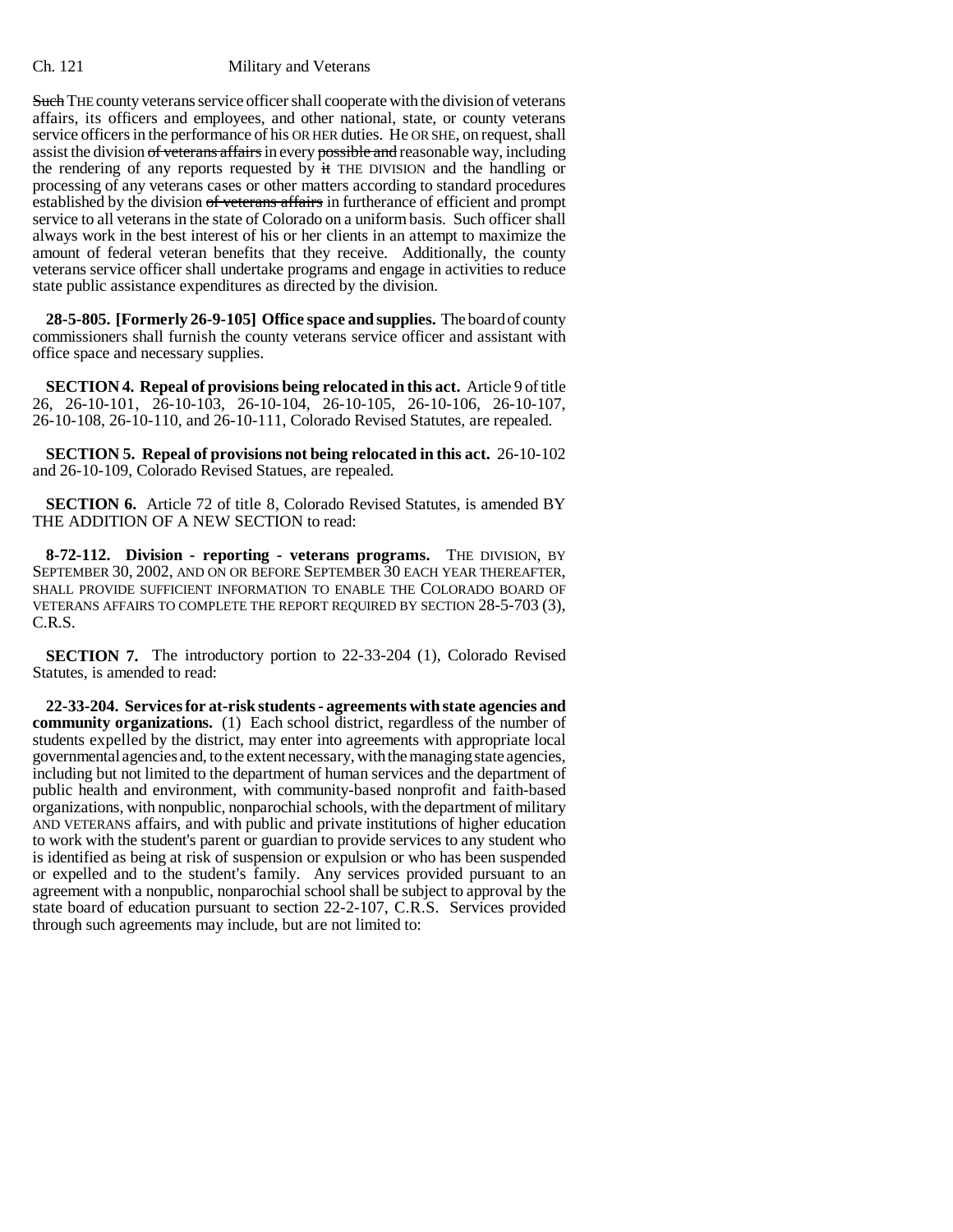**SECTION 8.** 22-33-205 (1) (b), Colorado Revised Statutes, is amended to read:

**22-33-205. Services for expelled and at-risk students - grants - criteria.** (1) (b) In addition to school districts, charter schools, alternative schools within school districts, nonpublic, nonparochial schools, boards of cooperative services, and pilot schools, the department of military AND VETERANS affairs may apply for a grant pursuant to the provisions of this section to assist the department with a program to provide educational services to expelled students; except that nonpublic, nonparochial schools may only apply for a grant pursuant to the provisions of this section to fund educational services that have been approved by the state board pursuant to section 22-2-107, C.R.S. The department shall follow application procedures established by the department of education pursuant to subsection (2) of this section. The department of education shall determine whether to award a grant to the department of military AND VETERANS affairs and the amount of the grant.

**SECTION 9.** 23-5-111.4 (2) (a), (2) (c), (4), (5), and (6), the introductory portions to 23-5-111.4 (7) and (7) (a), and 23-5-111.4 (7) (b) and (9), Colorado Revised Statutes, are amended to read:

**23-5-111.4. Tuition for members of the national guard.** (2) (a) Any person who is a member of the Colorado national guard, upon being accepted for enrollment at any designated institution of higher education, shall be permitted to pursue studies leading toward a bachelor's degree, a postgraduate degree, an associate degree, or a certificate of completion with at least fifty percent but not more than one hundred percent of the cost of tuition paid by the department of military AND VETERANS affairs, subject to available appropriations, for so long as such person remains a member of the Colorado national guard, but such tuition payments shall not be made for more than one hundred thirty-two semester hours or one hundred ninety-eight quarter hours or for more than eight years.

(2) (c) In providing the tuition assistance to members pursuant to paragraph (a) of this subsection (2), the department of military AND VETERANS affairs is encouraged to consider providing assistance on a priority basis to newly-enlisted members in their first term of service and who enlist in those military specialties that are experiencing shortages as determined by the department.

(4) If any member of the Colorado national guard is accepted for enrollment at any designated institution of higher education and such member has not been classified as an in-state student for tuition purposes pursuant to article 7 of this title, the amount paid by the department of military AND VETERANS affairs to the designated institution of higher education pursuant to subsection (2) of this section shall be based on the amount of in-state tuition for that institution.

(5) Each individual member of the Colorado national guard receiving tuition assistance as provided in this section shall obtain certification from the designated institution of higher education attesting to his current satisfactory academic standing at such designated institution of higher education, as determined by rules and regulations established pursuant to subsection (7) of this section, and present such certificate to the department of military AND VETERANS affairs at the time of enrollment for each semester or quarter for which tuition assistance is requested. No tuition assistance shall be granted without such certification.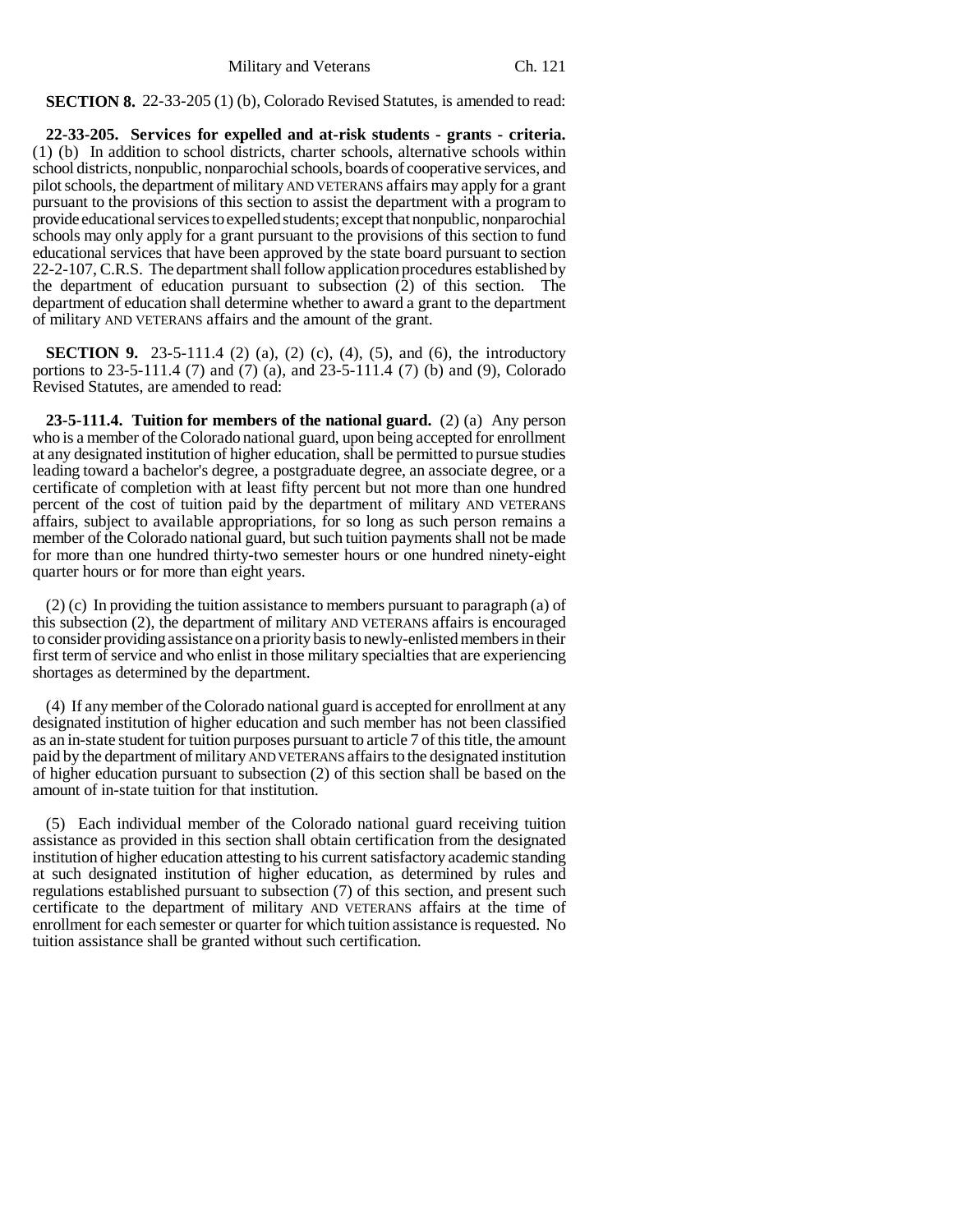(6) Any person who fails to serve the required one-year period in the Colorado national guard for each semester of tuition assistance granted, in violation of such person's agreement under subsection (2) of this section, shall be required to repay to the department of military AND VETERANS affairs the tuition assistance granted for each such year and any and all collection fees incurred by the department of military AND VETERANS affairs. Any such repayment of tuition assistance shall be credited to the Colorado national guard tuition fund created in subsection (9) of this section.

(7) The department of military AND VETERANS affairs shall promulgate rules for the administration of tuition assistance as provided in this section, including, but not limited to, the following:

(a) Criteria for the eligibility of a member of the national guard for such tuition assistance. In establishing this criteria, the department of military AND VETERANS affairs shall include, but not be limited to, consideration of the following:

(b) Procedures to be followed by designated institutions of higher education in reporting the member's academic standing and in providing timely billing to the department of military AND VETERANS affairs;

(9) (a) There is hereby created in the state treasury the Colorado national guard tuition fund which shall be administered by the department of military AND VETERANS affairs and which shall consist of all moneys which may be appropriated thereto by the general assembly or which may be otherwise made available to it by the general assembly. Moneys "otherwise made available" shall include any repayment of tuition assistance made pursuant to subsection (6) of this section. The moneys in the fund are hereby continuously appropriated for the payment of tuition assistance as provided in this section. Any moneys not expended at the end of the fiscal year shall remain in the fund and shall not be transferred to or revert to the general fund of the state.

(b) An audit of the Colorado national guard tuition fund shall be made during the department of military AND VETERANS affairs postaudit pursuant to section 2-3-103, C.R.S.

**SECTION 10.** 24-1-110 (1) (q), Colorado Revised Statutes, is amended to read:

**24-1-110. Principal departments.** (1) In accordance with the provisions of section 22 of article IV of the state constitution, all executive and administrative offices, agencies, and instrumentalities of the executive department of the state government and their respective functions, powers, and duties, except as otherwise provided by law, are allocated among and within the following principal departments created by this article:

(q) Department of military AND VETERANS affairs;

**SECTION 11. Repeal.** 24-1-120 (6) (a), Colorado Revised Statutes, is repealed as follows:

**24-1-120. Department of human services - creation.** (6) The department shall consist of the following divisions: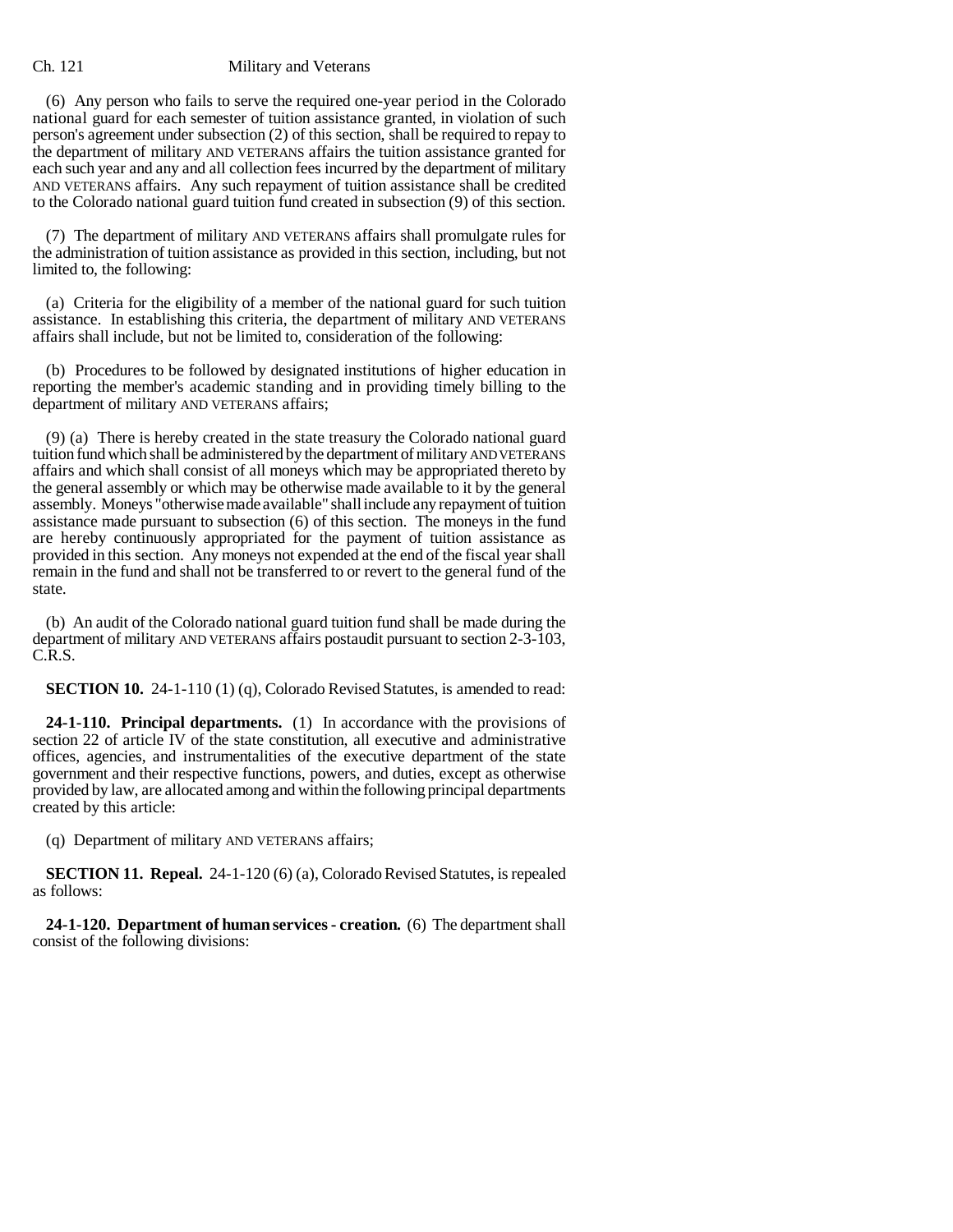(a) The division of veterans affairs and the Colorado board of veterans affairs. Said division and board and their powers, duties, and functions are transferred by a **type 2** transfer to the department of human services.

**SECTION 12.** 24-1-127 (1) and (2), the introductory portion to 24-1-127 (3), and 24-1-127 (3) (a), (3) (b), and (3) (d), Colorado Revised Statutes, are amended, and the said 24-1-127 (3) is further amended BY THE ADDITION OF THE FOLLOWING NEW PARAGRAPHS, to read:

**24-1-127. Department of military and veterans affairs - creation.** (1) There is hereby created a department of military AND VETERANS affairs, the head of which shall be the adjutant general who shall be appointed by the governor pursuant to law.

(2) The office of the adjutant general, created by part 1 of article 3 of title 28, C.R.S., and its powers, duties, and functions are transferred by a **type 2** transfer to the department of military AND VETERANS affairs.

(3) The department of military AND VETERANS affairs shall consist of the following divisions:

(a) The Colorado national guard, created by part 2 of article 3 of title 28, C.R.S. Its powers, duties, and functions are transferred by a **type 2** transfer to the department of military AND VETERANS affairs as a division thereof.

(b) The Colorado department of civil air patrol, created by article 1 of title 28, C.R.S. Its powers, duties, and functions are transferred by a **type 1** transfer to the department of military AND VETERANS affairs as the Colorado division of the civil air patrol.

(d) The Colorado state defense force, when organized by the governor pursuant to article 4 of title 28, C.R.S. If organized, its powers, duties, and functions are transferred by a **type 2** transfer to the department of military AND VETERANS affairs as a division thereof.

(f) THE DIVISION OF VETERANS AFFAIRS, CREATED BY PART 7 OF ARTICLE 5 OF TITLE 28, C.R.S. ITS POWERS, DUTIES, AND FUNCTIONS ARE TRANSFERRED BY A **TYPE 2** TRANSFER TO THE DEPARTMENT OF MILITARY AND VETERANS AFFAIRS AS A DIVISION THEREOF.

(g) THE COLORADO BOARD OF VETERANS AFFAIRS, CREATED BY SECTION 28-5-702, C.R.S. ITS POWERS, DUTIES, AND FUNCTIONS ARE TRANSFERRED BY A **TYPE 2** TRANSFER TO THE DEPARTMENT OF MILITARY AND VETERANS AFFAIRS AS A DIVISION THEREOF.

**SECTION 13.** 24-1-128.7 (3) (b), Colorado Revised Statutes, is amended to read:

**24-1-128.7. Department of transportation - creation.** (3) The department of transportation shall consist of the following divisions:

(b) Aeronautics division, the head of which shall be the director of the aeronautics division. The aeronautics division and the office of the director thereof, created by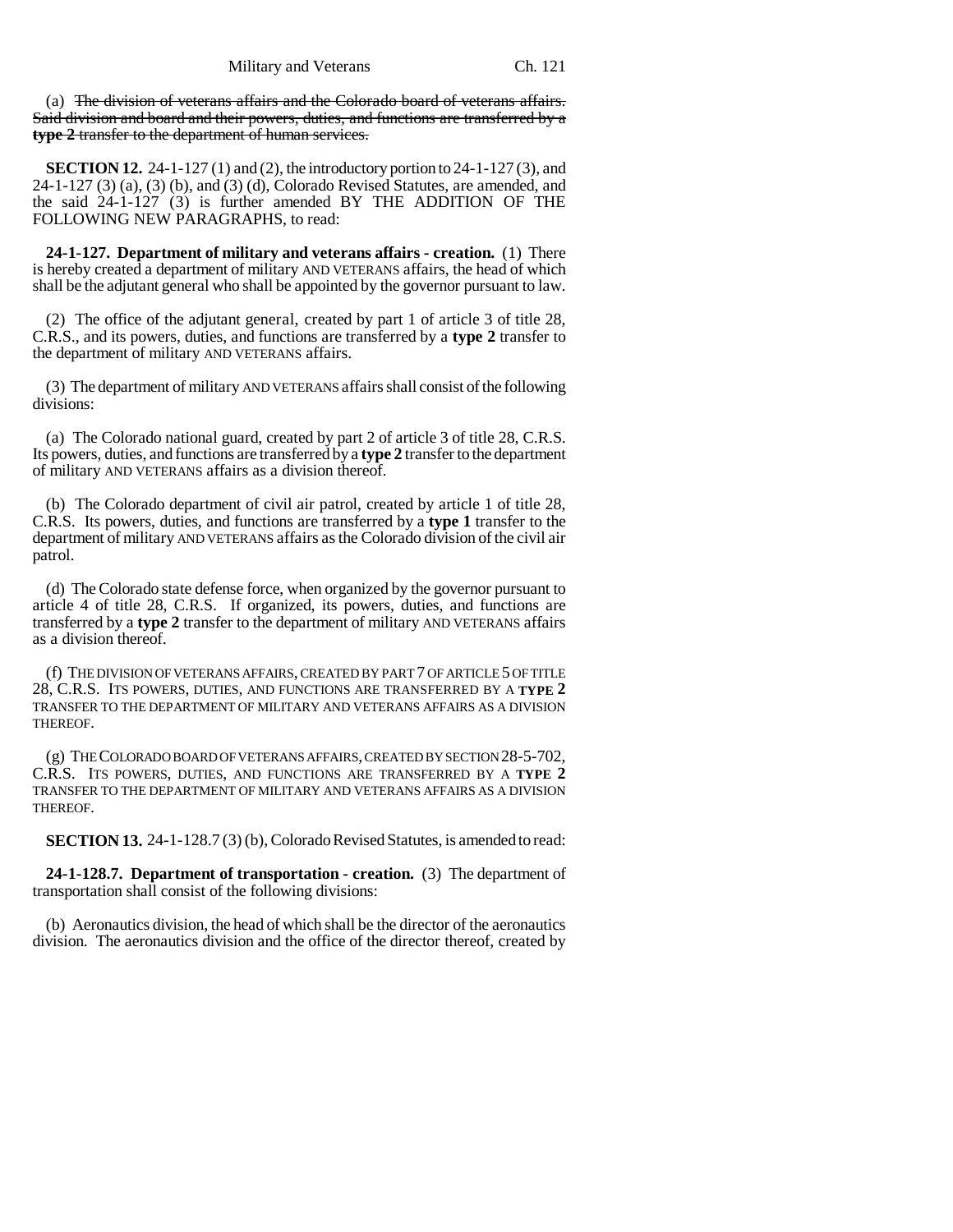article 10 of title 43, C.R.S., and their powers, duties, and functions are transferred by a **type 1** transfer to the department of transportation. The powers, duties, and functions of the division of aviation of the department of military AND VETERANS affairs are transferred by a **type 1** transfer to the department of transportation and allocated to the aeronautics division.

**SECTION 14.** 24-34-104 (38) (b), Colorado Revised Statutes, is amended to read:

**24-34-104. General assembly review of regulatory agencies and functions for termination, continuation, or reestablishment.** (38) The following agencies, functions, or both, shall terminate on July 1, 2007:

(b) The Colorado board of veterans affairs, created by section  $26-10-103$  SECTION 28-5-702, C.R.S.;

**SECTION 15.** 24-46.1-101 (2) (j), Colorado Revised Statutes, is amended to read:

**24-46.1-101. Economic development central information system information - availability.** (2) The following state departments and agencies may identify the information set forth in subsection (3) of this section that the department or agency provides for general public use:

(j) The department of military AND VETERANS affairs;

**SECTION 16.** 24-75-1104 (1) (f) and (2) (c), Colorado Revised Statutes, are amended to read:

**24-75-1104. Use of settlement moneys - programs.** (1) For the 2000-01 fiscal year and for each fiscal year thereafter, the following programs shall receive appropriations in the specified amounts from the settlement moneys annually received by the state:

(f) The Colorado state veterans trust fund, created in section  $26-10-111$  SECTION 28-5-709, C.R.S., shall receive one percent of the total amount of settlement moneys annually received by the state; except that the amount received in any fiscal year shall not exceed one million dollars;

(2) The general assembly shall appropriate the amounts specified in subsection (1) of this section from moneys credited to the tobacco litigation settlement cash fund created in section 24-22-115. Any amount of unencumbered settlement moneys remaining in the fund of any program specified in subsection (1) of this section at the end of any fiscal year shall be transferred to the tobacco litigation settlement trust fund created in section 24-22-115.5; except that unencumbered settlement moneys shall not be transferred from the following funds:

(c) The Colorado state veterans trust fund created in section  $26-10-111$  SECTION 28-5-709, C.R.S.;

**SECTION 17.** 24-80-1401 (2), Colorado Revised Statutes, is amended to read: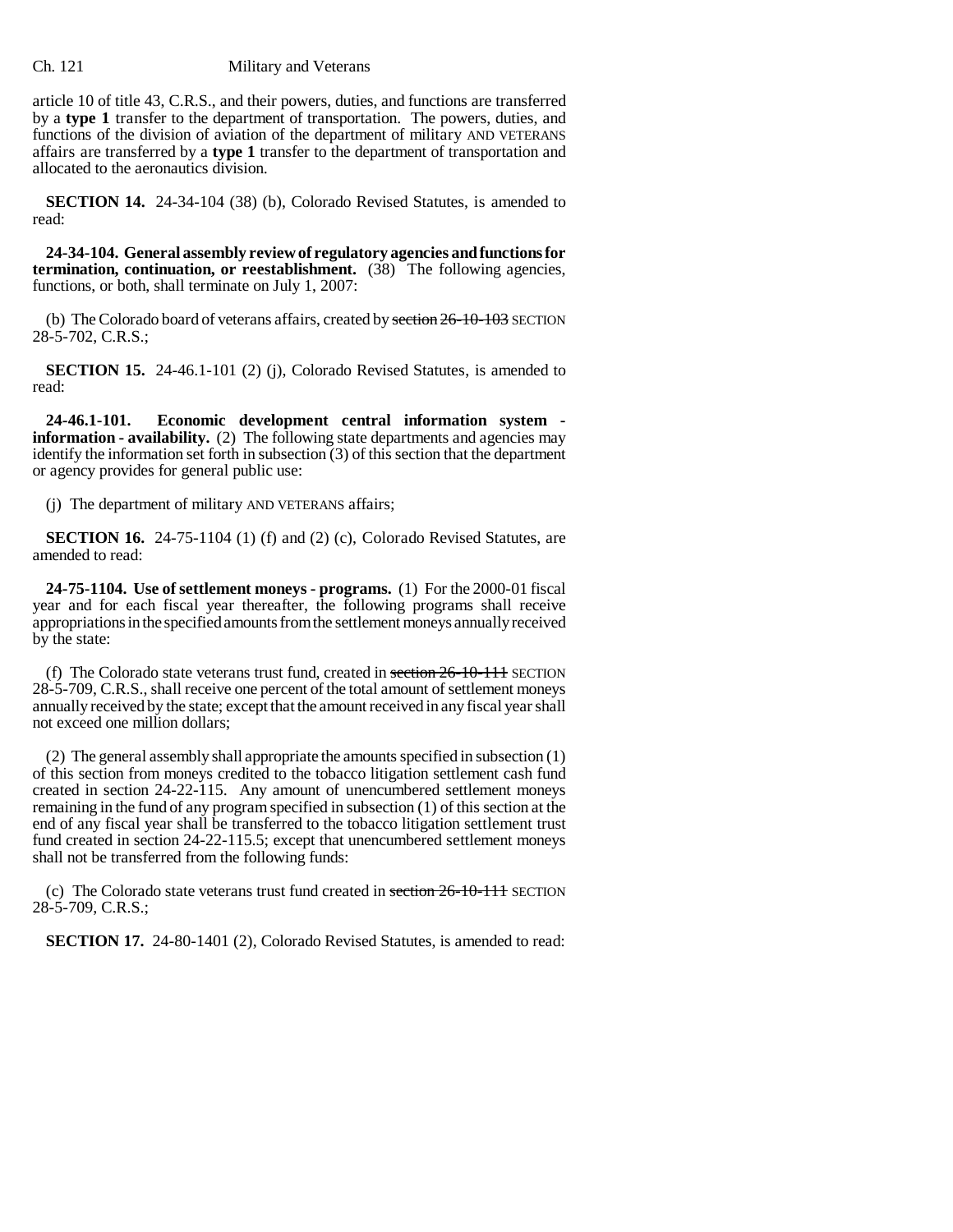Military and Veterans Ch. 121

**24-80-1401. Colorado veterans' monument preservation trust fund committee.** (2) There is hereby created a preservation trust committee for the purpose of overseeing and making allocations out of the trust fund. The preservation trust committee shall be comprised of four members. One member shall be a representative or designee of the Colorado board of veterans affairs, created in section 26-10-103 SECTION 28-5-702, C.R.S., one member shall be a member or designee of the state capitol building advisory committee, created in section 24-82-108, one member shall be a veteran appointed jointly by the speaker of the house of representatives and the president of the senate, and one member shall be a representative of the division of central services in the department of personnel, created in part 1 of article 30 of this title, that oversees real estate services, who shall be an ex-officio nonvoting member.

**SECTION 18. Repeal.** 26-1-201 (1) (q) and (1) (r), Colorado Revised Statutes, are repealed as follows:

**26-1-201. Programs administered - services provided - department of human services.** (1) This section specifies the programs to be administered and the services to be provided by the department of human services. These programs and services include the following:

(q) Provisions regarding veterans service offices and officers, as specified in article 9 of this title;

(r) Veterans affairs, as specified in article 10 of this title;

**SECTION 19.** 26-12-112, Colorado Revised Statutes, is amended BY THE ADDITION OF A NEW SUBSECTION to read:

**26-12-112. Powers and duties of state department.** (4) THE STATE DEPARTMENT, BY OCTOBER 31, 2002, AND ON OR BEFORE OCTOBER 31 EACH YEAR THEREAFTER, SHALL PROVIDE SUFFICIENT INFORMATION TO ENABLE THE COLORADO BOARD OF VETERANS AFFAIRS TO COMPLETE THE REPORT REQUIRED BY SECTION 28-5-703 (3), C.R.S.

**SECTION 20.** 28-1-101 (1), Colorado Revised Statutes, is amended to read:

**28-1-101. Colorado division of civil air patrol - publication - benefits.** (1) There is hereby created and established within the department of military AND VETERANS affairs the Colorado division of civil air patrol, the head of which shall be the duly appointed commanding officer of the civil air patrol, Colorado wing. Warrants shall be drawn against appropriations made for the division upon vouchers issued and signed by the commanding officer of said civil air patrol, Colorado wing.

**SECTION 21.** 28-3-106 (1) (a) and (1) (s) (I), Colorado Revised Statutes, are amended, and the said 28-3-106 (1) is further amended BY THE ADDITION OF A NEW PARAGRAPH, to read:

**28-3-106. Powers and duties of adjutant general - repeal.** (1) The adjutant general has the following powers and duties: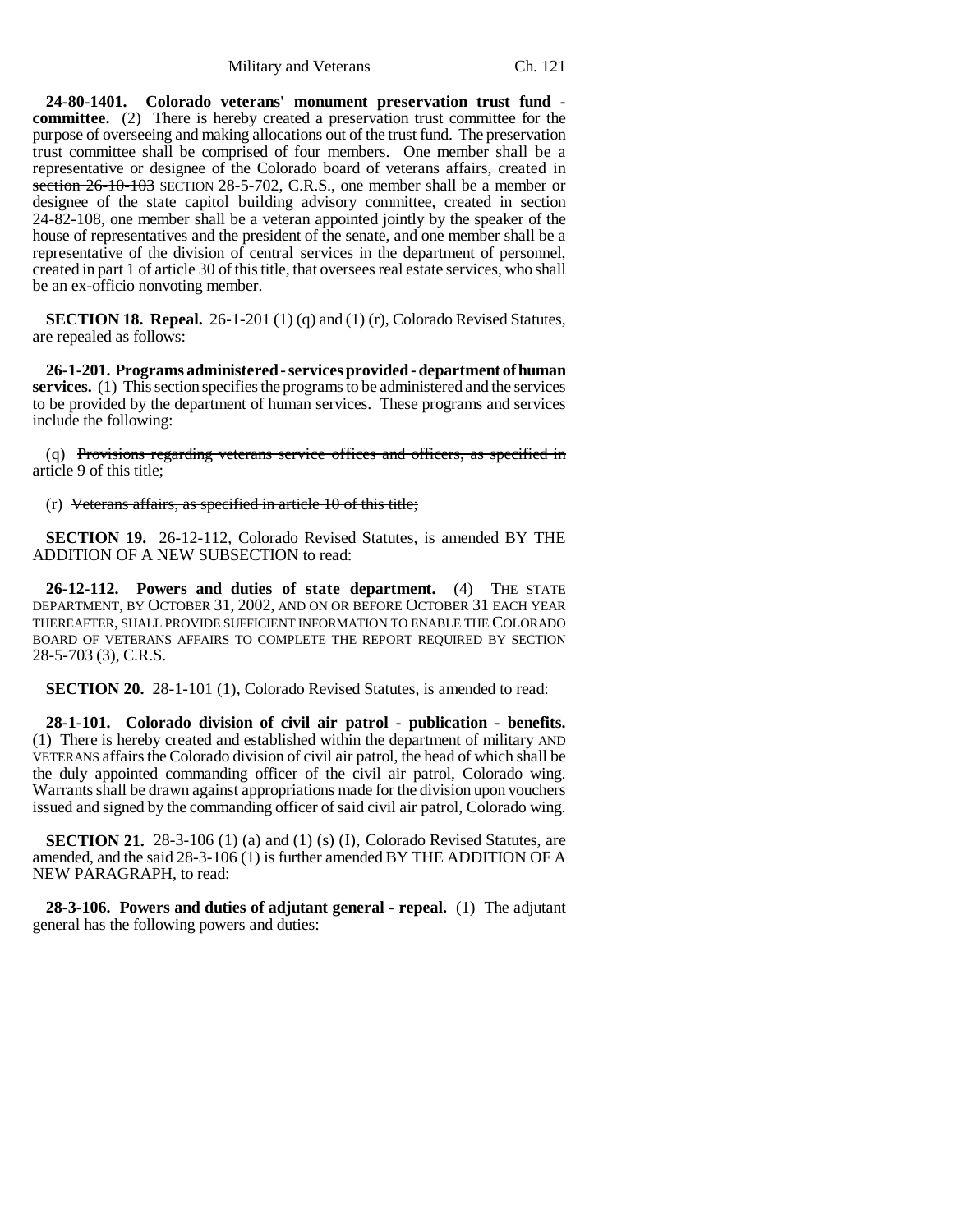(a) The adjutant general shall be the chief of staff to the commander in chief and the administrative head of the department of military AND VETERANS affairs. Whenever any law of this state refers to the military department, said law shall be construed as referring to the department of military AND VETERANS affairs.

(s) (I) If, in the judgment of the adjutant general, any real estate which has been acquired for military purposes is unsuitable for military purposes, the adjutant general, by and with the approval of the governor, in writing, has authority to sell, trade, or otherwise dispose of such real estate, but, except as otherwise provided by subparagraph (II) of this paragraph (s), such real estate shall not be disposed of for less than its appraised value. The appraised value of such real estate shall be determined by an appraiser who is registered, licensed, or certificated pursuant to part 7 of article 61 of title 12, C.R.S., and who is selected by the governor from a list of three qualified individuals submitted to the governor by the department. If the governor does not select an appraiser within thirty days after the list is submitted, the department is authorized to select an appraiser from the list. Appraisers shall be selected for the list, and their fees shall be negotiated in accordance with the standards established by part 14 of article 30 of title 24, C.R.S. The adjutant general, by and with the advice and approval of the governor, is authorized to lease any property belonging to the department of military affairs when it is not needed for the immediate use of the department. All conveyances which are required for the purpose of this section shall be executed by the governor under the seal of the state, and the proceeds of all sales, trades, or other disposition shall be placed in an account to be invested by the state treasurer as provided in section 24-36-113, C.R.S. Any interest earned on the investment or deposit of such proceeds shall remain in such account and shall not be credited to the general fund or any other fund of the state. Said proceeds and any interest thereon shall be disbursed by authority of the adjutant general, subject to appropriation by the general assembly, only for the acquisition, construction, repair, and improvements of armories throughout the state. Prior to disposing of any real property pursuant to the provisions of this paragraph (s), the adjutant general shall submit a report to the capital development committee which describes such real property, the maintenance costs related to such real property, the current value of such real property, any conditions or limitations which may restrict the use of such real property, and the terms of the proposed disposition of such real property. The capital development committee shall review any such report which is submitted to the capital development committee and shall provide recommendations to the adjutant general concerning the proposed real property disposition within thirty days after the date of receipt of such report. The adjutant general shall not complete any such real property disposition without considering any recommendations of the capital development committee which are provided within such thirty-day period.

(w) (I) ON OR BEFORE SEPTEMBER 30, 2003, THE ADJUTANT GENERAL, WITH THE ASSISTANCE OF THE DEPARTMENT OF MILITARY AND VETERANS AFFAIRS, SHALL PREPARE A REPORT FOR THE GOVERNOR, THE GOVERNMENT, VETERANS AND MILITARY RELATIONS, AND TRANSPORTATION COMMITTEE OF THE SENATE, AND THE STATE, VETERANS, AND MILITARY AFFAIRS COMMITTEE OF THE HOUSE OF REPRESENTATIVES CONCERNING THE CREATION OF THE DEPARTMENT OF MILITARY AND VETERANS AFFAIRS IN HOUSE BILL 02-1413, ENACTED DURING THE SECOND REGULAR SESSION OF THE SIXTY-THIRD GENERAL ASSEMBLY, AND THE STATUS OF THE IMPLEMENTATION OF SAID DEPARTMENT.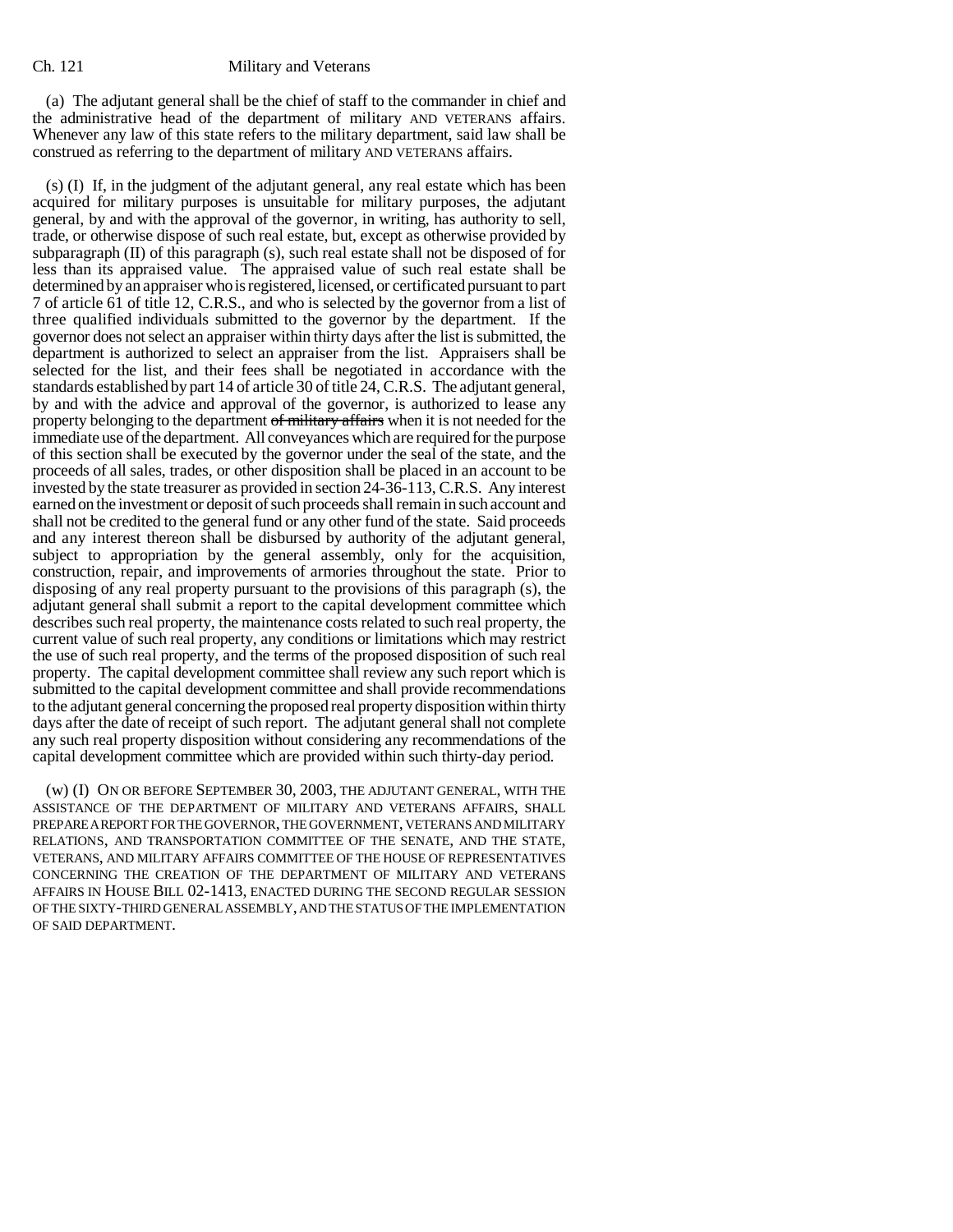(II) THIS PARAGRAPH (w) IS REPEALED, EFFECTIVE JANUARY 1, 2004.

**SECTION 22.** 28-3-1207, Colorado Revised Statutes, is amended to read:

**28-3-1207. Cost of medals and lapel buttons.** The necessary amounts to defray the costs of providing the medals and lapel buttons authorized by this article shall be deemed a proper charge against the appropriation for the support of the department. of military affairs.

**SECTION 23.** 28-3.1-102 (20), Colorado Revised Statutes, is amended to read:

**28-3.1-102. Definitions.** As used in this article, unless the context otherwise requires:

(20) "State military forces" means the national guard of this state, as defined in section  $28-3-101(5)$  SECTION 28-3-101 (12), and any other militia or military forces organized under the laws of the state.

**SECTION 24.** 28-3.1-601 (3), Colorado Revised Statutes, is amended to read:

**28-3.1-601. Courts of inquiry.** (3) Any person subject to this code whose conduct is subject to inquiry shall be designated as a party. Any person subject to this code or employed in the department of military affairs who has a direct interest in the subject of inquiry has the right to be designated as a party upon request to the court. Any person designated as a party shall be given due notice and has the right to be present, to be represented by counsel, to cross-examine witnesses, and to introduce evidence.

**SECTION 25.** 39-22-1902, Colorado Revised Statutes, is amended to read:

**39-22-1902. Voluntary contribution designation - procedure.** For income tax years commencing on or after January 1, 2001, but prior to January 1, 2004, each Colorado state individual income tax return form shall contain a line whereby each individual taxpayer may designate the amount of the contribution, if any, such individual wishes to make to the western slope military veterans' cemetery fund created in section  $26-10-110(2)$  (a) SECTION 28-5-708 (1) (a), C.R.S. Such moneys credited to the fund shall be used for the operation and maintenance of a western slope military veterans' cemetery pursuant to section 26-10-110 SECTION 28-5-708, C.R.S.

**SECTION 26.** 39-22-1903, Colorado Revised Statutes, is amended to read:

**39-22-1903. Contributions credited to the fund - appropriation.** The department of revenue shall determine annually the total amount designated pursuant to section 39-22-1902 and shall report such amount to the state treasurer and to the general assembly. The state treasurer shall credit such amount to the western slope military veterans' cemetery fund created in section  $26-10-110$  (2) (a) SECTION 28-5-708 (1) (a), C.R.S.

**SECTION 27.** 42-3-117 (1) and (6), Colorado Revised Statutes, are amended to read: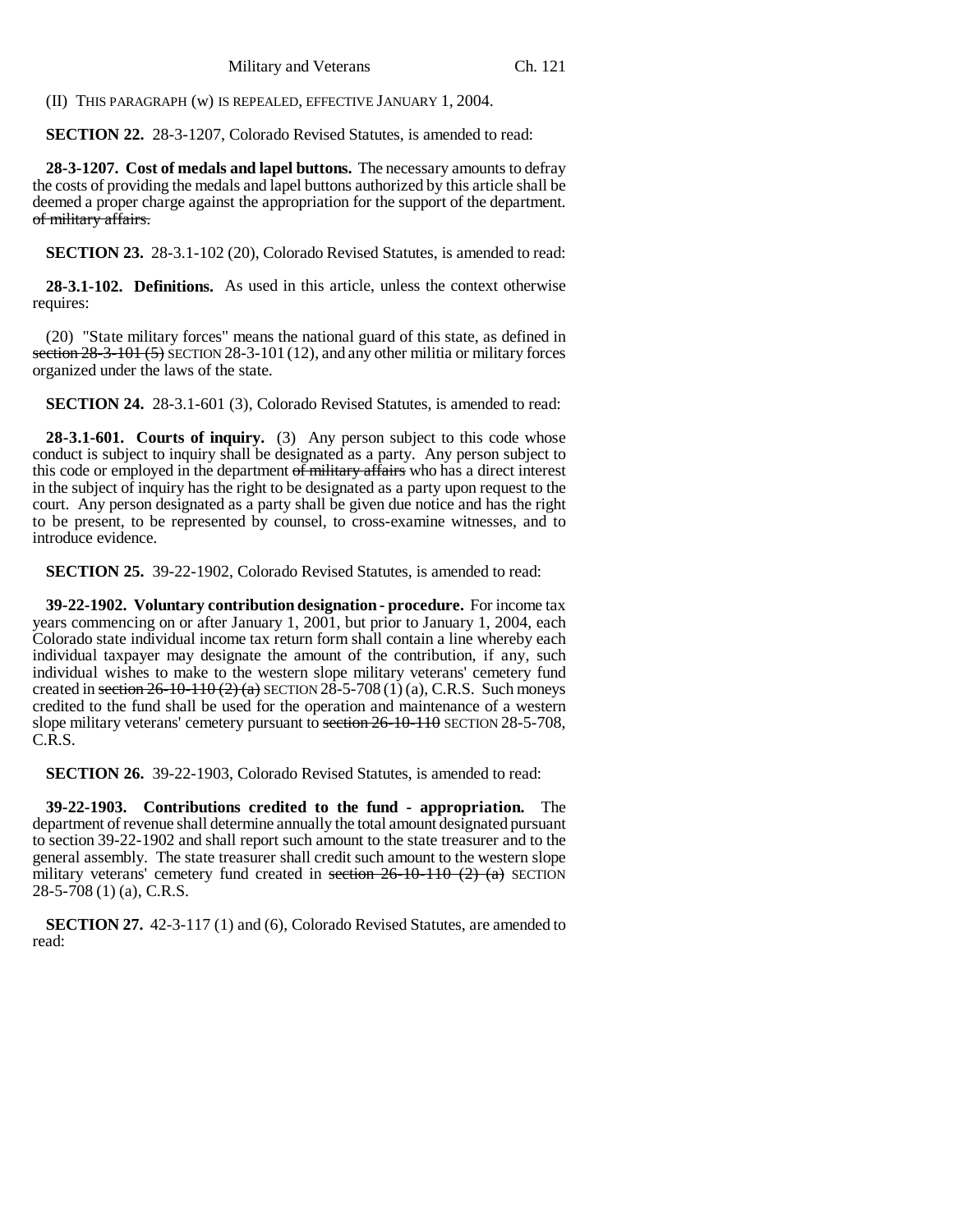**42-3-117. Special plates - active and retired members of the Colorado national guard.** (1) The department is directed to issue one set of special license plates for either a passenger car or a truck that does not exceed six thousand five hundred pounds empty weight owned by any active or retired member of the Colorado national guard, as defined in section  $28-3-101$  (5) SECTION 28-3-101 (12), C.R.S., in accordance with the provisions of this section for the year 1988 and for each year thereafter.

(6) All applications for special license plates provided for in this section shall be made directly to the department upon expiration of any current vehicle registration and shall include such information as the department may require. At the time of making such application, the applicant shall submit to the department a proof of eligibility form prepared by the department of military AND VETERANS affairs verifying active or retired status. If the owner of a vehicle registered pursuant to the provisions of this section ceases to be an active member of the Colorado national guard and has not qualified for retirement from the Colorado national guard, such person shall return the special license plates to the department upon expiration of the registration. Upon retiring from the Colorado national guard, any person wishing to retain the special license plates issued to the person pursuant to the provisions of this section shall submit to the department a verification of retired status that is issued by the department of military AND VETERANS affairs to establish eligibility for retention of the plates. A retired member of the Colorado national guard is required to verify retired status once under this section and, upon providing such verification, is not required to provide additional verification when renewing plates issued pursuant to this section.

**SECTION 28.** 42-3-122 (1), Colorado Revised Statutes, is amended BY THE ADDITION OF A NEW PARAGRAPH to read:

**42-3-122. Special plates - rules - new plates.** (1) (c) THE DEPARTMENT, BY SEPTEMBER 30, 2002, AND ON OR BEFORE SEPTEMBER 30 EACH YEAR THEREAFTER, SHALL PROVIDE SUFFICIENT INFORMATION TO ENABLE THE COLORADO BOARD OF VETERANS AFFAIRS TO COMPLETE THE REPORT REQUIRED BY SECTION 28-5-703 (3), C.R.S.

**SECTION 29.** 43-10-104 (1), Colorado Revised Statutes, is amended to read:

**43-10-104. Colorado aeronautical board - created.** (1) The division shall be under the jurisdiction of the Colorado aeronautical board, which board is hereby created. The board shall consist of seven members. The initial members of the board shall be the members of the Colorado aeronautical board as such existed in the department of military AND VETERANS affairs prior to July 1, 1991, and the terms of such members shall expire as the original terms of such members were scheduled to expire. Thereafter, the governor shall appoint their successors for terms of three years each. If any such member vacates his or her office during the term for which appointed to the board, a vacancy on the board shall exist and shall be filled by the governor for the unexpired term. All such appointments shall be with the consent of the senate. The board shall annually elect from its members a chairman, a vice-chairman, and a secretary. The members of the board shall receive fifty dollars per diem while the board is in session and shall be reimbursed for all actual and necessary expenses incurred in the performance of their official duties. The board